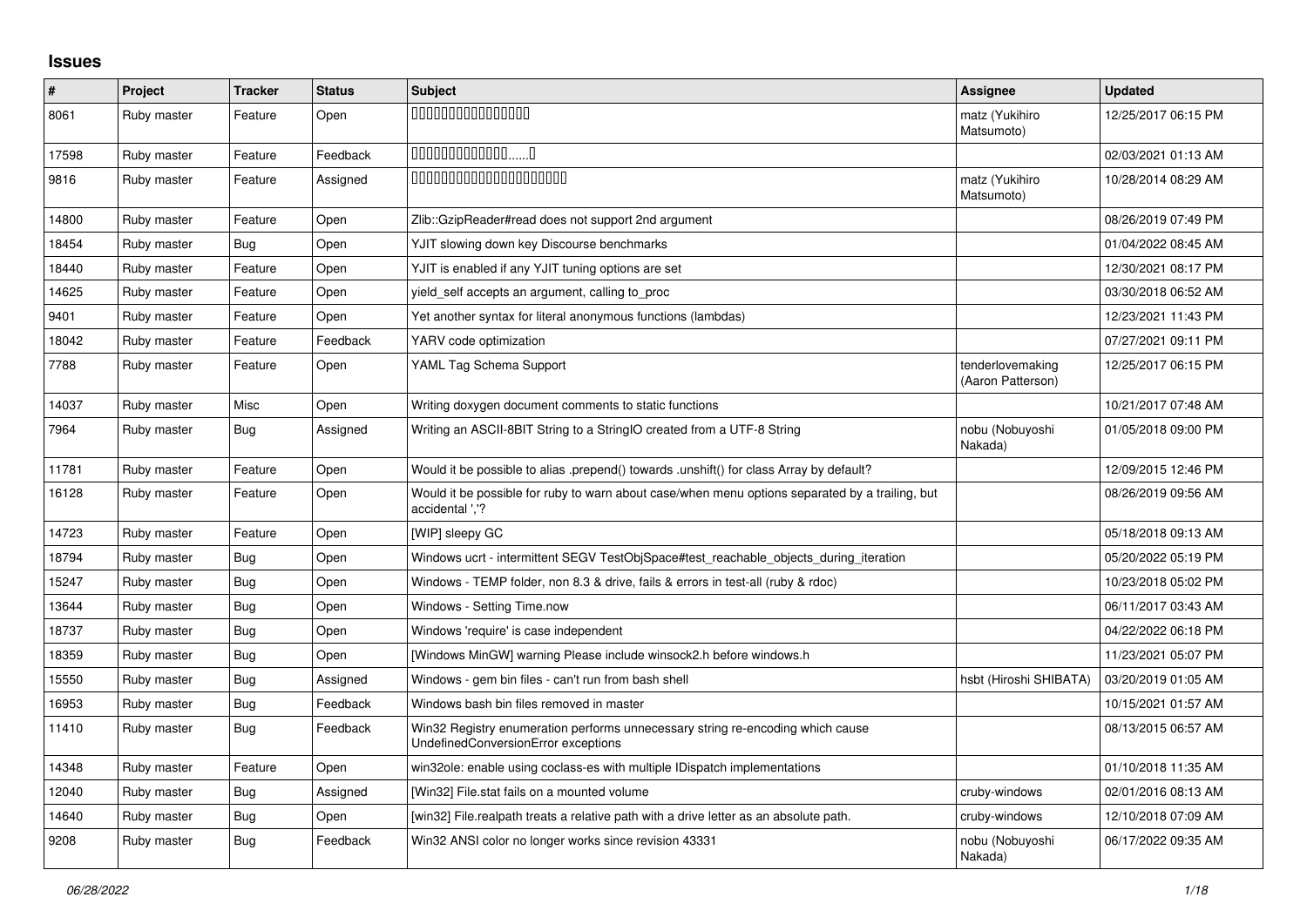| $\vert$ # | Project            | <b>Tracker</b> | <b>Status</b> | Subject                                                                                                                                                 | Assignee                       | <b>Updated</b>      |
|-----------|--------------------|----------------|---------------|---------------------------------------------------------------------------------------------------------------------------------------------------------|--------------------------------|---------------------|
| 9909      | Ruby master        | Feature        | Open          | why shouldn't constant lookup check the nesting of module's name                                                                                        |                                | 06/07/2014 02:18 AM |
| 17550     | Ruby master        | Feature        | Open          | Why no function to get all subdirectories of a directory?                                                                                               |                                | 01/18/2021 08:57 AM |
| 10983     | Ruby master        | Misc           | Open          | Why blocks make Ruby methods 439% slower?                                                                                                               |                                | 11/10/2015 06:21 AM |
| 15764     | Ruby master        | Bug            | Open          | Whitespace and control characters should not be permitted in tokens                                                                                     | matz (Yukihiro<br>Matsumoto)   | 04/22/2019 07:48 AM |
| 16464     | Ruby master        | Misc           | Open          | Which core objects should support deconstruct/deconstruct_keys?                                                                                         |                                | 12/30/2019 07:54 AM |
| 18291     | Ruby master        | Feature        | Open          | When use $=\sim$ with named group, if regex is on the right side, variable not defined.                                                                 |                                | 11/06/2021 12:36 PM |
| 14825     | Ruby master        | Misc           | Open          | When redefining 'attr_xx' methods the visibility becomes 'public'                                                                                       |                                | 06/05/2018 05:57 AM |
| 17617     | Ruby master        | Bug            | Open          | When a Ractor's incoming port is closed, Ractor.receive_if does not raise Ractor::ClosedError, but   ko1 (Koichi Sasada)<br>instead blocks indefinitely |                                | 09/14/2021 01:40 AM |
| 18587     | Ruby master        | Misc           | Open          | What was the reason behind Ruby choosing SipHash for Hash?                                                                                              |                                | 02/17/2022 12:02 AM |
| 16396     | Ruby master        | Misc           | Open          | What is the reason for this behaviour of Find.find?                                                                                                     |                                | 12/09/2019 02:51 PM |
| 18352     | Ruby master        | Misc           | Open          | What is the Hash#grep expected?                                                                                                                         |                                | 11/28/2021 10:39 PM |
| 16157     | Ruby master        | Misc           | Open          | What is the correct and *portable* way to do generic delegation?                                                                                        |                                | 10/15/2019 04:28 PM |
| 14190     | Ruby master        | Misc           | Open          | What are the semantics of \$SAFE?                                                                                                                       |                                | 12/15/2017 10:28 PM |
| 16188     | Ruby master        | Misc           | Open          | What are the performance implications of the new keyword arguments in 2.7 and 3.0?                                                                      | jeremyevans0 (Jeremy<br>Evans) | 11/27/2019 04:45 PM |
| 18247     | Ruby master        | Bug            | Open          | weird results for `Array#slice` or `Array#[]` with argument of type<br>`Enumerator::ArithmeticSequence`                                                 |                                | 03/30/2022 11:05 PM |
| 16971     | Ruby master        | Feature        | Open          | weak_ref&.some_method should behave like object&.some_method                                                                                            |                                | 06/19/2020 03:17 PM |
| 16959     | Ruby master        | <b>Bug</b>     | Open          | Weakmap has specs and third-party usage despite being a private API                                                                                     |                                | 06/13/2020 08:54 PM |
| 7840      | Ruby master        | <b>Bug</b>     | Open          | -Wdeclaration-after-statement is valid for C/ObjC but not for C++                                                                                       | nobu (Nobuyoshi<br>Nakada)     | 06/02/2020 04:41 PM |
| 9724      | Ruby master        | Misc           | Open          | Warnings in Ruby: allow per-file directives to i.e. suppress warnings                                                                                   |                                | 04/10/2014 06:21 PM |
| 15817     | Ruby master        | Feature        | Open          | Warnings for undef_method and remove_method on initialize()                                                                                             |                                | 05/02/2019 09:11 AM |
| 16755     | Ruby master        | Feature        | Open          | warning: `if' at the end of line without an expression                                                                                                  |                                | 04/03/2020 11:28 PM |
| 10728     | Ruby master        | Feature        | Open          | Warning for Fixnum#size to use RbConfig::SIZEOF['long']                                                                                                 |                                | 01/11/2015 04:23 PM |
| 9613      | Ruby master        | Feature        | Open          | Warn about unsafe ossl ciphers                                                                                                                          |                                | 09/13/2015 03:27 AM |
| 6613      | Ruby master        | Feature        | Assigned      | VT_RECORD, IRecordInfo Support in WIN32OLE                                                                                                              | suke (Masaki Suketa)           | 12/25/2017 06:15 PM |
| 16507     | <b>Ruby master</b> | Misc           | Open          | $=\sim$ vs include? or match?                                                                                                                           |                                | 01/12/2020 11:27 PM |
| 18613     | Ruby master        | <b>Bug</b>     | Feedback      | Voluntary wanted: Some signal-related tests fail on FreeBSD 13                                                                                          | knu (Akinori MUSHA)            | 05/30/2022 01:43 AM |
| 12589     | Ruby master        | Feature        | Open          | VM performance improvement proposal                                                                                                                     |                                | 02/20/2018 05:00 AM |
| 8404      | Ruby master        | Feature        | Open          | virtual, hooked or read only global variabels for ruby only code too                                                                                    |                                | 05/14/2013 09:19 PM |
| 14602     | Ruby master        | Feature        | Open          | Version of dig that raises error if a key is not present                                                                                                |                                | 05/25/2022 12:02 PM |
| 18376     | Ruby master        | Feature        | Open          | Version comparison API                                                                                                                                  |                                | 12/30/2021 10:33 AM |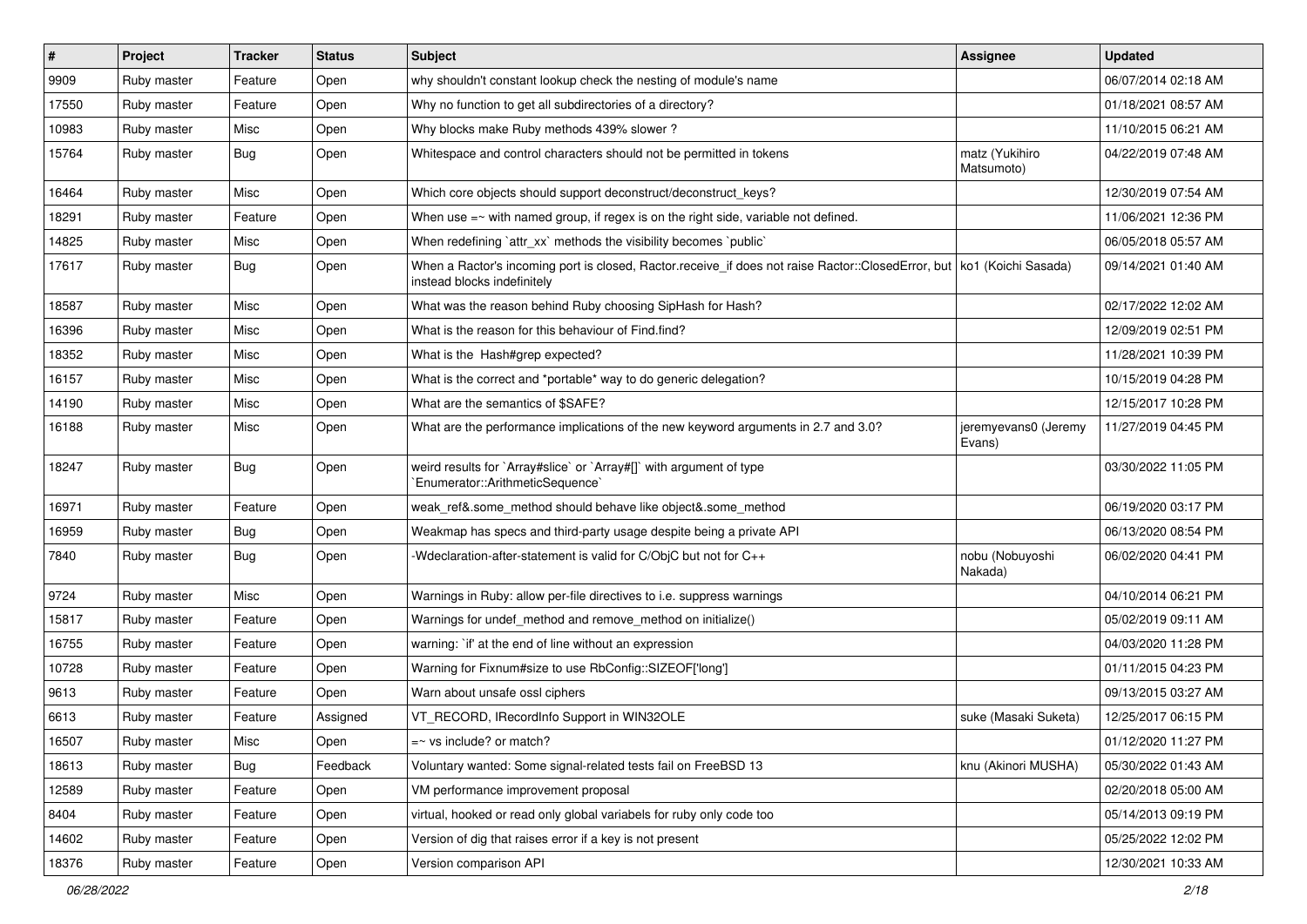| #     | Project     | <b>Tracker</b> | <b>Status</b> | <b>Subject</b>                                                                               | Assignee                | <b>Updated</b>      |
|-------|-------------|----------------|---------------|----------------------------------------------------------------------------------------------|-------------------------|---------------------|
| 12114 | Ruby master | Feature        | Open          | \$VERBOSE = true is being ignored                                                            |                         | 02/26/2016 02:00 PM |
| 18795 | Ruby master | <b>Bug</b>     | Open          | Verbose GC debug output with -DRGENGC_DEBUG=5 causes a crash                                 |                         | 06/08/2022 08:24 AM |
| 17132 | Ruby master | <b>Bug</b>     | Feedback      | vcs.rb doesn't detect git submodules as vcs                                                  |                         | 08/31/2020 11:31 AM |
| 9174  | Ruby master | Feature        | Open          | value receiving block for Hash#has_key?                                                      |                         | 11/29/2013 06:33 AM |
| 14079 | Ruby master | Feature        | Open          | Validate argument list without calling method                                                |                         | 11/07/2017 03:20 AM |
| 17355 | Ruby master | Feature        | Assigned      | Using same set of names in or-patterns (pattern matching with $Foo(x)   Bar(x)$ )            | ktsj (Kazuki Tsujimoto) | 09/13/2021 09:11 AM |
| 12086 | Ruby master | Feature        | Open          | using: option for instance_eval etc.                                                         |                         | 12/29/2019 07:46 PM |
| 12435 | Ruby master | Feature        | Open          | Using connect_nonblock to open TCP connections in Net::HTTP#connect                          |                         | 06/06/2016 12:42 AM |
| 12653 | Ruby master | Feature        | Assigned      | Use wide WinAPI for rb_w32_getcwd                                                            | usa (Usaku<br>NAKAMURA) | 09/12/2016 06:35 AM |
| 10371 | Ruby master | Feature        | Open          | Use Thread#handle_interrupt in MonitorMixin                                                  |                         | 12/23/2021 11:43 PM |
| 16684 | Ruby master | Feature        | Open          | Use the word "to" instead of "from" in backtrace                                             |                         | 04/10/2020 07:58 AM |
| 13047 | Ruby master | Feature        | Assigned      | Use String literal instead of `String#+` for multiline pretty-printing of multiline strings  | akr (Akira Tanaka)      | 02/22/2017 07:09 AM |
| 12928 | Ruby master | Feature        | Open          | Use socket conect_timeout in net stdlib for open_timeout                                     |                         | 12/02/2019 09:20 PM |
| 18369 | Ruby master | Feature        | Open          | users.detect(:name, "Dorian") as shorthand for users.detect {  user  user.name == "Dorian" } |                         | 12/03/2021 02:23 PM |
| 10755 | Ruby master | Feature        | Open          | Use rb_define_alias instead of rb_define_method for rb_cHash                                 |                         | 07/27/2021 11:09 AM |
| 18740 | Ruby master | Bug            | Open          | Use of rightward assignment changes line number needed for line-targeted TracePoint          |                         | 04/27/2022 09:56 AM |
| 14718 | Ruby master | Feature        | Open          | Use jemalloc by default?                                                                     |                         | 03/25/2020 06:38 PM |
| 13881 | Ruby master | Feature        | Open          | Use getcontext/setcontext on OS X                                                            |                         | 09/08/2017 09:13 AM |
| 8788  | Ruby master | Feature        | Feedback      | use eventfd on newer Linux instead of pipe for timer thread                                  |                         | 12/25/2017 06:15 PM |
| 10251 | Ruby master | Feature        | Open          | URI: Support wildcards (globbing) in no_proxy                                                |                         | 12/16/2015 05:22 AM |
| 14411 | Ruby master | Feature        | Open          | URI#secure?                                                                                  |                         | 02/11/2018 03:44 PM |
| 12852 | Ruby master | <b>Bug</b>     | Open          | URI.parse can't handle non-ascii URIs                                                        | akira (akira yamada)    | 12/12/2016 06:39 PM |
| 17569 | Ruby master | Misc           | Open          | uri lib maintainership                                                                       | akr (Akira Tanaka)      | 01/23/2021 10:42 AM |
| 17309 | Ruby master | Misc           | Open          | URI escape being deprecated, yet there is no replacement                                     |                         | 11/11/2020 12:52 AM |
| 17992 | Ruby master | Feature        | Feedback      | Upstreaming the htmlentities gem into CGI#.(un)escape_html                                   |                         | 06/30/2021 02:26 PM |
| 18639 | Ruby master | Feature        | Open          | Update Unicode data to Unicode Version 15.0.0                                                | duerst (Martin Dürst)   | 03/22/2022 07:38 PM |
| 16027 | Ruby master | Feature        | Assigned      | Update Ruby's dtrace / USDT API to match what is exposed via the TracePoint API              | ko1 (Koichi Sasada)     | 08/03/2019 02:41 AM |
| 17154 | Ruby master | Misc           | Open          | Update Pathname Documentation to Clarify Expected Behavior                                   | akr (Akira Tanaka)      | 09/05/2020 01:18 PM |
| 11690 | Ruby master | Feature        | Open          | Update Hash during multiple assignment                                                       |                         | 12/10/2015 12:26 PM |
| 17562 | Ruby master | Feature        | Open          | Update - E option in --help                                                                  |                         | 01/19/2021 05:38 PM |
| 17420 | Ruby master | Bug            | Open          | Unsafe mutation of \$" when doing non-RubyGems require in Ractor                             | ko1 (Koichi Sasada)     | 01/07/2021 01:23 PM |
| 15413 | Ruby master | Feature        | Open          | unmarkable C stack (3rd stack)                                                               |                         | 12/15/2018 01:13 AM |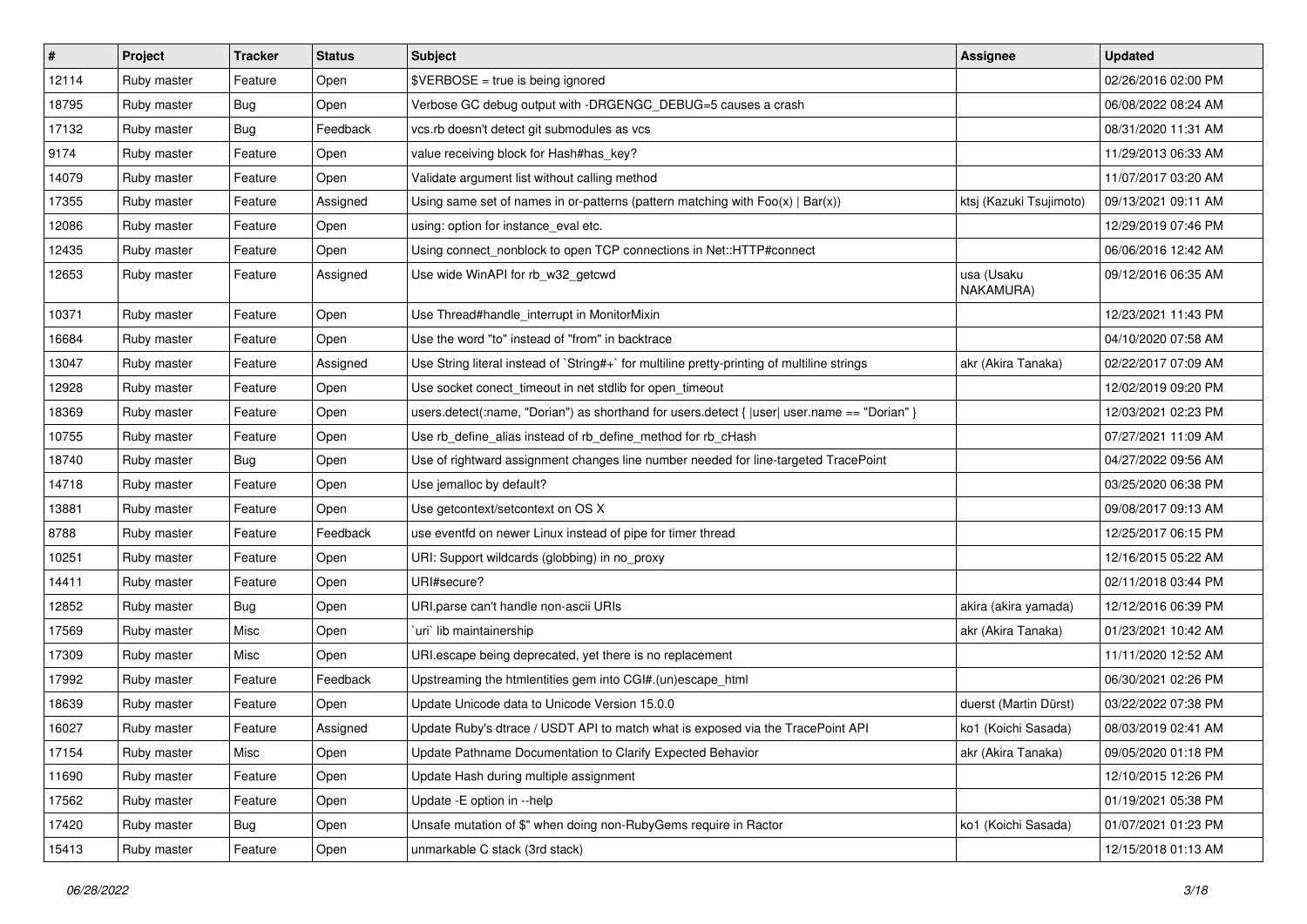| $\sharp$ | Project     | <b>Tracker</b> | <b>Status</b> | Subject                                                                                                  | <b>Assignee</b>              | <b>Updated</b>      |
|----------|-------------|----------------|---------------|----------------------------------------------------------------------------------------------------------|------------------------------|---------------------|
| 11625    | Ruby master | Feature        | Assigned      | Unlock GVL for SHA1 calculations                                                                         |                              | 09/25/2018 11:26 AM |
| 18286    | Ruby master | Bug            | Open          | Universal arm64/x86_84 binary built on an x86_64 machine segfaults/is killed on arm64                    |                              | 05/26/2022 09:45 PM |
| 15781    | Ruby master | Feature        | Open          | Unify Method List Introspection?                                                                         |                              | 04/21/2019 11:16 PM |
| 17825    | Ruby master | Feature        | Open          | Uniformize Float::INFINITY and Date::infinity.new                                                        |                              | 05/04/2021 01:43 AM |
| 11530    | Ruby master | Feature        | Feedback      | unicode planes                                                                                           |                              | 09/21/2015 05:46 AM |
| 18510    | Ruby master | Bug            | Open          | Unexpected waiting for console when starting ruby on windows                                             |                              | 01/23/2022 02:53 PM |
| 18013    | Ruby master | Bug            | Open          | Unexpected results when mxiing negated character classes and case-folding                                |                              | 06/29/2021 12:05 PM |
| 5673     | Ruby master | Feature        | Feedback      | undef_method probably doesn't need to raise an error                                                     | matz (Yukihiro<br>Matsumoto) | 12/25/2017 06:15 PM |
| 18798    | Ruby master | Feature        | Open          | 'UnboundMethod#==' with inherited classes                                                                |                              | 05/25/2022 12:32 AM |
| 14390    | Ruby master | Feature        | Feedback      | UnboundMethod#to proc                                                                                    |                              | 05/18/2018 03:24 AM |
| 10879    | Ruby master | Feature        | Open          | UnboundMethod#to_proc                                                                                    |                              | 02/21/2015 07:56 PM |
| 14582    | Ruby master | <b>Bug</b>     | Open          | Unable to use `method_entry` and `method_return` tracing probes since 2.5                                |                              | 06/18/2021 06:08 PM |
| 17950    | Ruby master | Feature        | Open          | Unable to pattern-match against a String key                                                             |                              | 06/15/2021 11:42 AM |
| 12625    | Ruby master | Feature        | Open          | TypeError.assert, ArgumentError.assert                                                                   |                              | 08/10/2016 04:36 AM |
| 16471    | Ruby master | Feature        | Open          | Two feature requests for WeakRef: get original object, callback feature                                  |                              | 01/02/2020 03:44 PM |
| 17566    | Ruby master | Feature        | Open          | Tune thread QoS / efficiency on macOS                                                                    |                              | 01/29/2021 09:16 AM |
| 12725    | Ruby master | Bug            | Assigned      | Trying to use ./miniruby before it exists                                                                | nobu (Nobuyoshi<br>Nakada)   | 04/28/2017 01:45 PM |
| 13763    | Ruby master | Feature        | Open          | Trigger "unused variable warning" for unused variables in parameter lists                                |                              | 11/28/2017 04:49 AM |
| 18444    | Ruby master | <b>Bug</b>     | Open          | Trapped TSTP causes a locking deadlock in 3.0.3 onward                                                   |                              | 05/26/2022 10:29 PM |
| 12911    | Ruby master | Misc           | Assigned      | Translate docs                                                                                           |                              | 11/24/2021 04:52 AM |
| 10237    | Ruby master | Feature        | Open          | Transform all elements of one Encoding into another Encoding for Array and Hash                          |                              | 01/05/2018 09:01 PM |
| 8272     | Ruby master | Feature        | Open          | Transfer feature tracking to CommonRuby                                                                  |                              | 12/23/2021 11:40 PM |
| 6351     | Ruby master | Bug            | Assigned      | transcode table generator does not support multi characters of Unicode                                   | duerst (Martin Dürst)        | 12/25/2017 06:15 PM |
| 15031    | Ruby master | Feature        | Open          | T_RANGE for testing whether object is a Range                                                            |                              | 08/27/2018 11:45 AM |
| 9099     | Ruby master | Feature        | Feedback      | Train emoji lambda operator                                                                              |                              | 11/24/2013 01:48 AM |
| 15854    | Ruby master | Feature        | Open          | Tracing instance variable assignment                                                                     | ko1 (Koichi Sasada)          | 07/29/2019 07:13 AM |
| 15568    | Ruby master | Misc           | Open          | TracePoint(:raise)#parameters raises RuntimeError                                                        |                              | 01/27/2019 12:02 AM |
| 7976     | Ruby master | <b>Bug</b>     | Assigned      | TracePoint call is at call point, not call site                                                          | ko1 (Koichi Sasada)          | 01/05/2018 09:00 PM |
| 11348    | Ruby master | Feature        | Feedback      | TracePoint API needs events for fiber's switching                                                        | ko1 (Koichi Sasada)          | 09/01/2015 09:12 AM |
| 10844    | Ruby master | Feature        | Feedback      | TracePoint API needs an event to inform about creating/removing a new frame without calling<br>something | ko1 (Koichi Sasada)          | 03/02/2015 06:38 PM |
| 10589    | Ruby master | Feature        | Open          | [TracePoint API] Make THREAD_{BEGIN, END} events return some context information                         |                              | 12/11/2014 04:27 PM |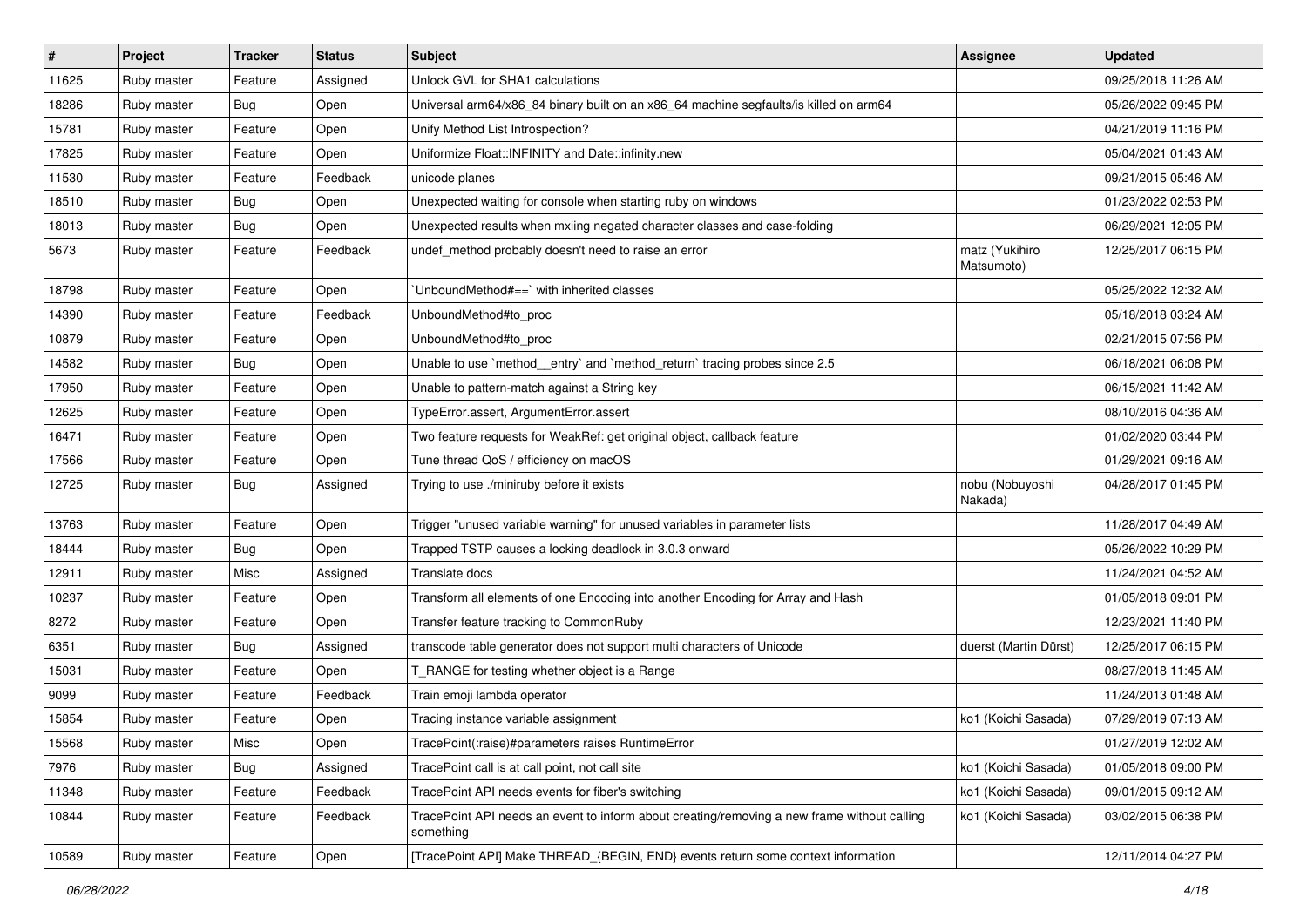| $\vert$ # | Project     | <b>Tracker</b> | <b>Status</b> | <b>Subject</b>                                                                                                                                        | Assignee                     | <b>Updated</b>      |
|-----------|-------------|----------------|---------------|-------------------------------------------------------------------------------------------------------------------------------------------------------|------------------------------|---------------------|
| 18047     | Ruby master | Feature        | Feedback      | TracePoint: Add event type for constant access                                                                                                        |                              | 12/02/2021 08:35 PM |
| 18269     | Ruby master | Bug            | Open          | trace opt not and trace opt regexpmatch2 insns are indistinguishable                                                                                  |                              | 11/12/2021 07:44 AM |
| 16673     | Ruby master | Feature        | Open          | total timeout for Net::HTTP                                                                                                                           |                              | 03/07/2020 06:25 AM |
| 18840     | Ruby master | Misc           | Open          | Top-level #using and other methods docs                                                                                                               |                              | 06/18/2022 07:12 PM |
| 10238     | Ruby master | Feature        | Open          | todo: remove dependency on malloc_usable_size                                                                                                         | ko1 (Koichi Sasada)          | 12/10/2020 09:20 AM |
| 18132     | Ruby master | Bug            | Open          | TODO: fix ccan/list thread safety                                                                                                                     |                              | 01/02/2022 08:22 AM |
| 10519     | Ruby master | Feature        | Open          | <b>TLS Renegotiation</b>                                                                                                                              |                              | 09/13/2015 03:29 AM |
| 16637     | Ruby master | Feature        | Open          | Time#to s and Date#to s accept strftime format string                                                                                                 |                              | 02/17/2020 09:46 PM |
| 12173     | Ruby master | Feature        | Open          | Time#till now`                                                                                                                                        |                              | 03/16/2016 10:19 AM |
| 17289     | Ruby master | Bug            | Assigned      | Time#strftime occurs Segmentation Fault on ruby-2.7.2p137                                                                                             | shyouhei (Shyouhei<br>Urabe) | 11/05/2020 07:57 AM |
| 17363     | Ruby master | Feature        | Assigned      | Timeouts                                                                                                                                              | ko1 (Koichi Sasada)          | 05/14/2022 09:06 AM |
| 18144     | Ruby master | Bug            | Open          | Timeout not working while regular expression match is running                                                                                         |                              | 09/02/2021 07:08 AM |
| 18033     | Ruby master | Feature        | Open          | Time.new to parse a string                                                                                                                            |                              | 12/07/2021 02:15 PM |
| 10949     | Ruby master | Feature        | Open          | Time is WB unprotected                                                                                                                                |                              | 07/23/2015 05:55 PM |
| 13822     | Ruby master | Feature        | Feedback      | Time.dst changes(t=Time.now.year)                                                                                                                     |                              | 12/13/2018 01:31 AM |
| 11174     | Ruby master | Bug            | Open          | threads memory leak                                                                                                                                   | ko1 (Koichi Sasada)          | 06/17/2019 03:17 PM |
| 15438     | Ruby master | <b>Bug</b>     | Open          | Threads can't switch faster than TIME QUANTUM (NSEC USEC MSEC)                                                                                        |                              | 03/25/2019 08:53 PM |
| 14735     | Ruby master | Misc           | Open          | thread-safe operations in a hash could be documented                                                                                                  |                              | 05/04/2018 01:09 PM |
| 6694      | Ruby master | Feature        | Assigned      | Thread.new without block.                                                                                                                             | ko1 (Koichi Sasada)          | 12/25/2017 06:15 PM |
| 11098     | Ruby master | Feature        | Feedback      | Thread-level allocation counting                                                                                                                      |                              | 10/09/2018 01:52 AM |
| 12689     | Ruby master | <b>Bug</b>     | Open          | Thread isolation of $$~$ and \$                                                                                                                       |                              | 04/01/2021 08:51 PM |
| 10658     | Ruby master | Feature        | Open          | ThreadGroup local variables                                                                                                                           |                              | 01/28/2016 07:20 AM |
| 8185      | Ruby master | Bug            | Open          | Thread/fork issue                                                                                                                                     |                              | 12/30/2019 03:00 AM |
| 15072     | Ruby master | Bug            | Open          | thread.c:4356:5: error: implicit declaration of function 'ubf list atfork'                                                                            | normalperson (Eric<br>Wong)  | 09/20/2018 03:32 AM |
| 9755      | Ruby master | Feature        | Assigned      | Thread::Backtrace::Location#defined class                                                                                                             | ko1 (Koichi Sasada)          | 04/18/2014 09:22 AM |
| 18797     | Ruby master | <b>Bug</b>     | Open          | Third argument to Regexp.new is a bit broken                                                                                                          |                              | 05/23/2022 10:11 AM |
| 13557     | Ruby master | Feature        | Open          | there's no way to pass backtrace locations as a massaged backtrace                                                                                    |                              | 06/24/2019 08:21 PM |
| 10175     | Ruby master | Feature        | Open          | There's no reason to prefer Proc.new over Kernel#proc anymore                                                                                         |                              | 11/10/2014 11:07 PM |
| 13787     | Ruby master | Misc           | Open          | The path to Ruby 3.x - would it be useful to have a separate thread here at the tracker, for<br>discussions and issues and ideas related to ruby 3.x? |                              | 08/08/2017 08:29 AM |
| 11791     | Ruby master | Feature        | Feedback      | The literal quotes should accept more quote characters (aka more unicode characters)                                                                  |                              | 12/09/2015 12:45 AM |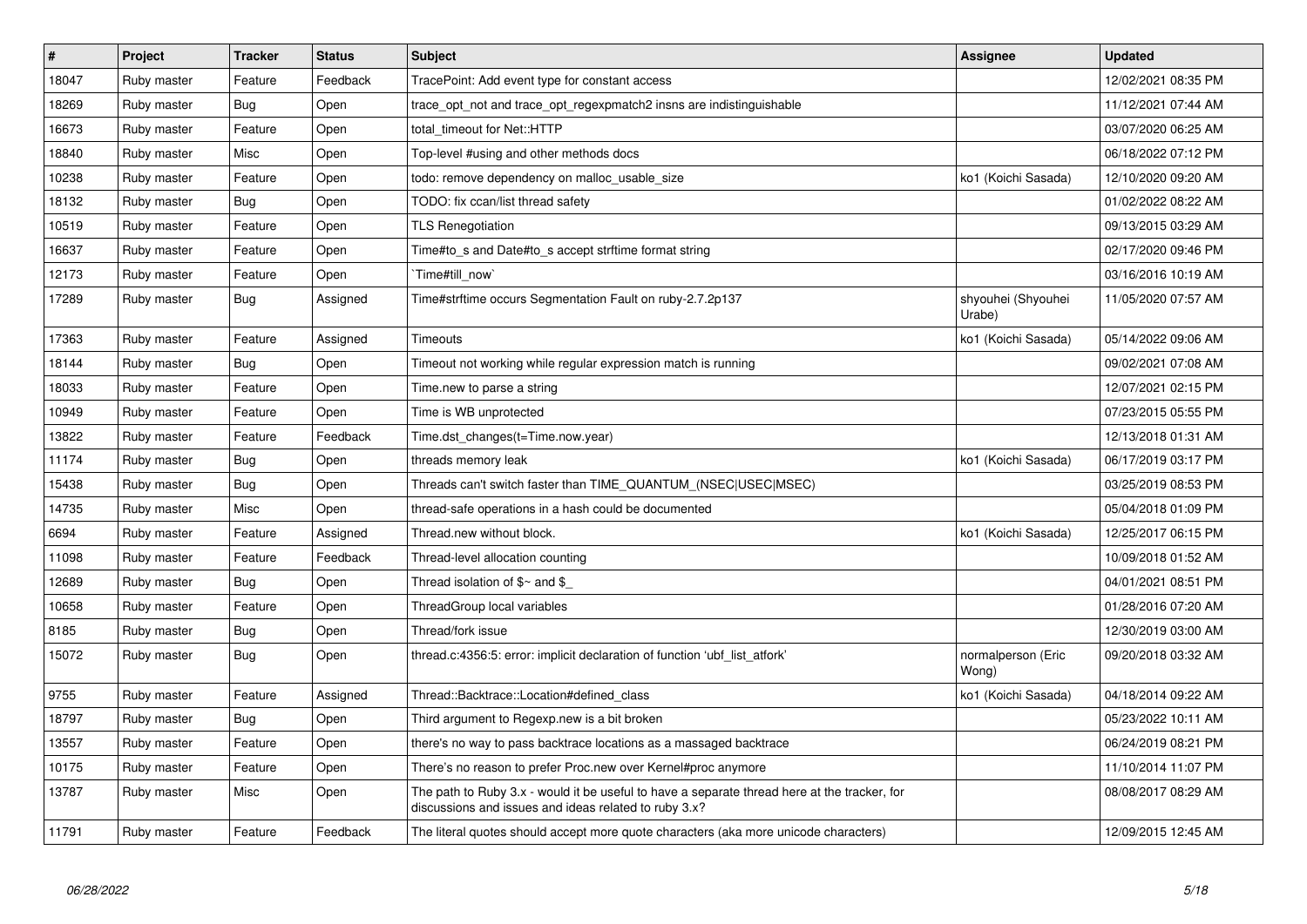| $\sharp$ | Project     | <b>Tracker</b> | <b>Status</b> | Subject                                                                                                        | <b>Assignee</b>              | <b>Updated</b>      |
|----------|-------------|----------------|---------------|----------------------------------------------------------------------------------------------------------------|------------------------------|---------------------|
| 17662    | Ruby master | Misc           | Assigned      | The heredoc pattern used in tests does not syntax highlight correctly in many editors                          | nobu (Nobuyoshi<br>Nakada)   | 06/30/2021 12:54 PM |
| 8478     | Ruby master | Feature        | Open          | The hash returned by Enumerable#group_by should have an empty array for its default value                      | matz (Yukihiro<br>Matsumoto) | 06/04/2013 03:56 PM |
| 18763    | Ruby master | Bug            | Open          | The configure option "--with-openssl-dir" has lower precedence than pkg-config                                 |                              | 05/11/2022 11:39 AM |
| 16920    | Ruby master | Bug            | Open          | TestThread#test signal at join fails on aarch64                                                                |                              | 12/07/2021 02:17 PM |
| 14761    | Ruby master | Bug            | Open          | TestThread#test_join_limits hangs up on Solaris 10 with gcc                                                    |                              | 05/16/2018 05:23 AM |
| 16493    | Ruby master | Bug            | Open          | TestThreadQueue#test thr kill is flaky on AArch64                                                              |                              | 01/09/2020 09:39 AM |
| 16265    | Ruby master | Bug            | Open          | Test (spec) failure using current MSYS2 tools, related to -fstack-protector and possibly<br>D_FORTIFY_SOURCE=2 |                              | 12/03/2019 03:09 PM |
| 18073    | Ruby master | <b>Bug</b>     | Open          | test/ruby/test_jit.rb: "error: invalid use of '__builtin_va_arg_pack ()"" on Ruby 2.7.4 on gcc 4.8.5           |                              | 12/03/2021 03:04 PM |
| 13269    | Ruby master | Bug            | Assigned      | test/readline/test_readline.rb and mingw                                                                       | nobu (Nobuyoshi<br>Nakada)   | 03/13/2017 08:56 AM |
| 18393    | Ruby master | <b>Bug</b>     | Open          | TestReadline#test interrupt in other thread fails on armv7hl                                                   |                              | 12/07/2021 02:03 PM |
| 14727    | Ruby master | Bug            | Assigned      | TestQueue#test_queue_with_trap always timeout on Windows10                                                     | ko1 (Koichi Sasada)          | 05/01/2018 02:59 AM |
| 4173     | Ruby master | Bug            | Open          | TestProcess#test wait and sigchild DDDDDDDD                                                                    |                              | 03/15/2018 08:29 AM |
| 10580    | Ruby master | Bug            | Open          | TestProcess#test_deadlock_by_signal_at_forking fails on ARM                                                    | akr (Akira Tanaka)           | 12/30/2019 03:00 AM |
| 12500    | Ruby master | Bug            | Open          | TestProcess#test_aspawn_too_long_path fails on mips with "argument too big"                                    |                              | 12/29/2019 10:38 AM |
| 17999    | Ruby master | Bug            | Open          | TestMethod#test zsuper intermittent timeout error on raspbian10-aarch64 CI                                     |                              | 06/18/2021 01:33 AM |
| 12445    | Ruby master | Bug            | Assigned      | Testing TestIO#test_open_fifo_does_not_block_other_threads results in deadlock on cygwin                       | cruby-cygwin                 | 05/19/2022 08:20 AM |
| 14090    | Ruby master | Bug            | Assigned      | TestGc#test interrupt in finalizer` fails very rarely                                                          | ko1 (Koichi Sasada)          | 12/02/2021 07:24 PM |
| 17591    | Ruby master | Misc           | Open          | Test frameworks and REPLs do not show deprecation warnings by default                                          |                              | 02/17/2021 09:06 AM |
| 12473    | Ruby master | Bug            | Assigned      | Test failure on fedora with TestTimeExtension#test huge precision                                              | nobu (Nobuyoshi<br>Nakada)   | 04/28/2017 01:45 PM |
| 16492    | Ruby master | Bug            | Open          | TestBugReporter#test_bug_reporter_add test failures                                                            | jaruga (Jun Aruga)           | 08/24/2021 01:12 PM |
| 12442    | Ruby master | Bug            | Assigned      | TestArgf#test_textmode fails on cygwin                                                                         | cruby-cygwin                 | 05/19/2022 08:20 AM |
| 14064    | Ruby master | Bug            | Open          | test-all with and without -j - incorrect assertions and missing test methods                                   |                              | 11/03/2017 10:54 PM |
| 14601    | Ruby master | Feature        | Open          | test-all & ruby/test_m17n_comb.rb - fixup                                                                      |                              | 08/26/2019 07:30 PM |
| 18380    | Ruby master | Bug            | Open          | TestAddressResolve#test_socket_getnameinfo_domain_blocking test failures                                       |                              | 12/21/2021 04:22 PM |
| 4592     | Ruby master | Feature        | Assigned      | Tempfile00000000                                                                                               | matz (Yukihiro<br>Matsumoto) | 12/25/2017 06:14 PM |
| 3953     | Ruby master | Feature        | Assigned      | TCPSocket / UDPSocket do not accept IPAddr objects.                                                            | knu (Akinori MUSHA)          | 12/25/2017 06:14 PM |
| 12735    | Ruby master | Feature        | Feedback      | TCP Server documentation improvement                                                                           | zzak (Zachary Scott)         | 03/01/2017 08:42 PM |
| 8896     | Ruby master | Feature        | Open          | #tap with missing block                                                                                        |                              | 12/23/2021 11:43 PM |
| 18136    | Ruby master | Feature        | Open          | take while after                                                                                               |                              | 01/28/2022 06:23 AM |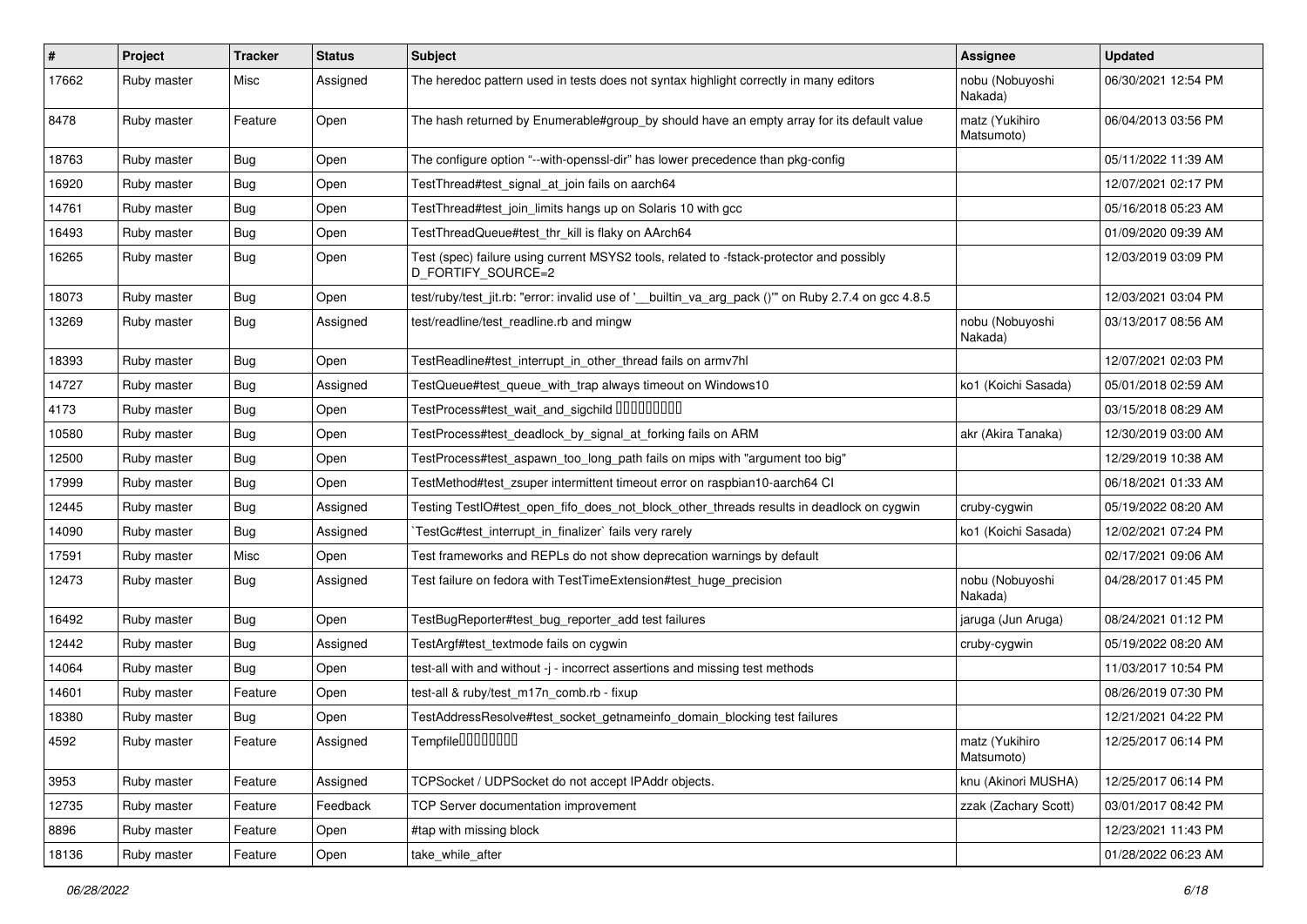| $\vert$ # | Project     | <b>Tracker</b> | <b>Status</b> | Subject                                                                                        | <b>Assignee</b>                         | <b>Updated</b>      |
|-----------|-------------|----------------|---------------|------------------------------------------------------------------------------------------------|-----------------------------------------|---------------------|
| 6602      | Ruby master | Feature        | Feedback      | Tail call optimization: enable by default?                                                     | ko1 (Koichi Sasada)                     | 06/13/2020 01:31 AM |
| 17680     | Ruby master | Bug            | Open          | tab completion no longer works on irb3.0                                                       |                                         | 03/13/2021 08:06 AM |
| 14681     | Ruby master | Bug            | Open          | `syswrite': stream closed in another thread (IOError)                                          |                                         | 04/22/2018 12:12 AM |
| 13512     | Ruby master | Feature        | Open          | <b>System Threads</b>                                                                          | ko1 (Koichi Sasada)                     | 07/14/2017 07:08 AM |
| 4040      | Ruby master | Bug            | Assigned      | SystemStackError with Hash[*a] for Large _a_                                                   | ko1 (Koichi Sasada)                     | 12/25/2017 06:14 PM |
| 11428     | Ruby master | Feature        | Open          | system/exec/etc. should to s their argument to restore Pathname functionality as it was in 1.8 |                                         | 11/06/2016 02:17 AM |
| 7742      | Ruby master | <b>Bug</b>     | Open          | System encoding (Windows-1258) is not recognized by Ruby to convert back to UTF-8              | duerst (Martin Dürst)                   | 12/25/2017 06:15 PM |
| 11939     | Ruby master | Feature        | Open          | Syntax sugar to apply a method replace a variable                                              |                                         | 01/04/2016 09:49 AM |
| 17290     | Ruby master | Feature        | Open          | Syntax sugar for boolean keyword argument                                                      |                                         | 10/29/2020 04:51 AM |
| 9686      | Ruby master | Feature        | Open          | Syntax for symbols used in hashes                                                              |                                         | 12/23/2021 11:43 PM |
| 8848      | Ruby master | Feature        | Open          | Syntax for binary strings                                                                      |                                         | 12/23/2021 11:43 PM |
| 18080     | Ruby master | <b>Bug</b>     | Open          | Syntax error on one-line pattern matching                                                      |                                         | 08/18/2021 12:38 AM |
| 13645     | Ruby master | Feature        | Open          | Syntactic sugar for indexing when using the safe navigation operator                           |                                         | 04/16/2019 03:00 PM |
| 12129     | Ruby master | Feature        | Open          | syntactic sugar for dynamic method dispatch `object_expression:method_name_expression(1, 2)`   |                                         | 03/14/2016 01:35 AM |
| 8961      | Ruby master | Feature        | Open          | Synchronizable module to easily wrap methods in a mutex                                        |                                         | 12/23/2021 11:43 PM |
| 18826     | Ruby master | <b>Bug</b>     | Open          | Symbol#to_proc inconsistent, sometimes calls private methods                                   |                                         | 06/16/2022 07:27 AM |
| 13257     | Ruby master | Feature        | Feedback      | Symbol#singleton class should be undef                                                         |                                         | 06/01/2020 09:41 PM |
| 10064     | Ruby master | Feature        | Feedback      | &:symbol in when clause                                                                        | matz (Yukihiro<br>Matsumoto)            | 01/05/2018 09:01 PM |
| 7795      | Ruby master | Feature        | Open          | Symbol.defined? and/or to_existing_symbol                                                      | matz (Yukihiro<br>Matsumoto)            | 12/25/2017 06:15 PM |
| 9963      | Ruby master | Feature        | Feedback      | Symbol.count                                                                                   |                                         | 07/11/2014 06:50 AM |
| 16102     | Ruby master | Feature        | Open          | `Symbol#call`                                                                                  |                                         | 09/12/2019 09:25 AM |
| 5825      | Ruby master | Feature        | Assigned      | Sweet instance var assignment in the object initializer                                        | matz (Yukihiro<br>Matsumoto)            | 12/10/2020 08:53 AM |
| 18439     | Ruby master | Feature        | Open          | Support YJIT for VC++                                                                          | maximecb (Maxime<br>Chevalier-Boisvert) | 01/10/2022 11:29 PM |
| 14835     | Ruby master | Feature        | Feedback      | Support TracePoint#raised_exception on non-:raise events                                       |                                         | 12/04/2021 06:49 AM |
| 14393     | Ruby master | Feature        | Open          | Support sending file descriptors (on local machine) via DRb UNIX                               |                                         | 01/24/2018 08:58 PM |
| 18259     | Ruby master | Feature        | Open          | Support quarter spec %q in Time#strftime                                                       |                                         | 10/21/2021 12:15 PM |
| 17047     | Ruby master | Feature        | Open          | Support parameters for MAIL FROM and RCPT TO                                                   |                                         | 12/06/2021 08:16 PM |
| 11665     | Ruby master | Feature        | Open          | Support nested functions for better code organization                                          |                                         | 11/16/2016 03:06 PM |
| 10602     | Ruby master | Feature        | Open          | Support multithreaded profiling                                                                |                                         | 07/09/2019 01:24 AM |
| 17151     | Ruby master | Feature        | Open          | Support multiple builtin ruby code for implimatation in Ruby & C                               |                                         | 09/05/2020 01:41 AM |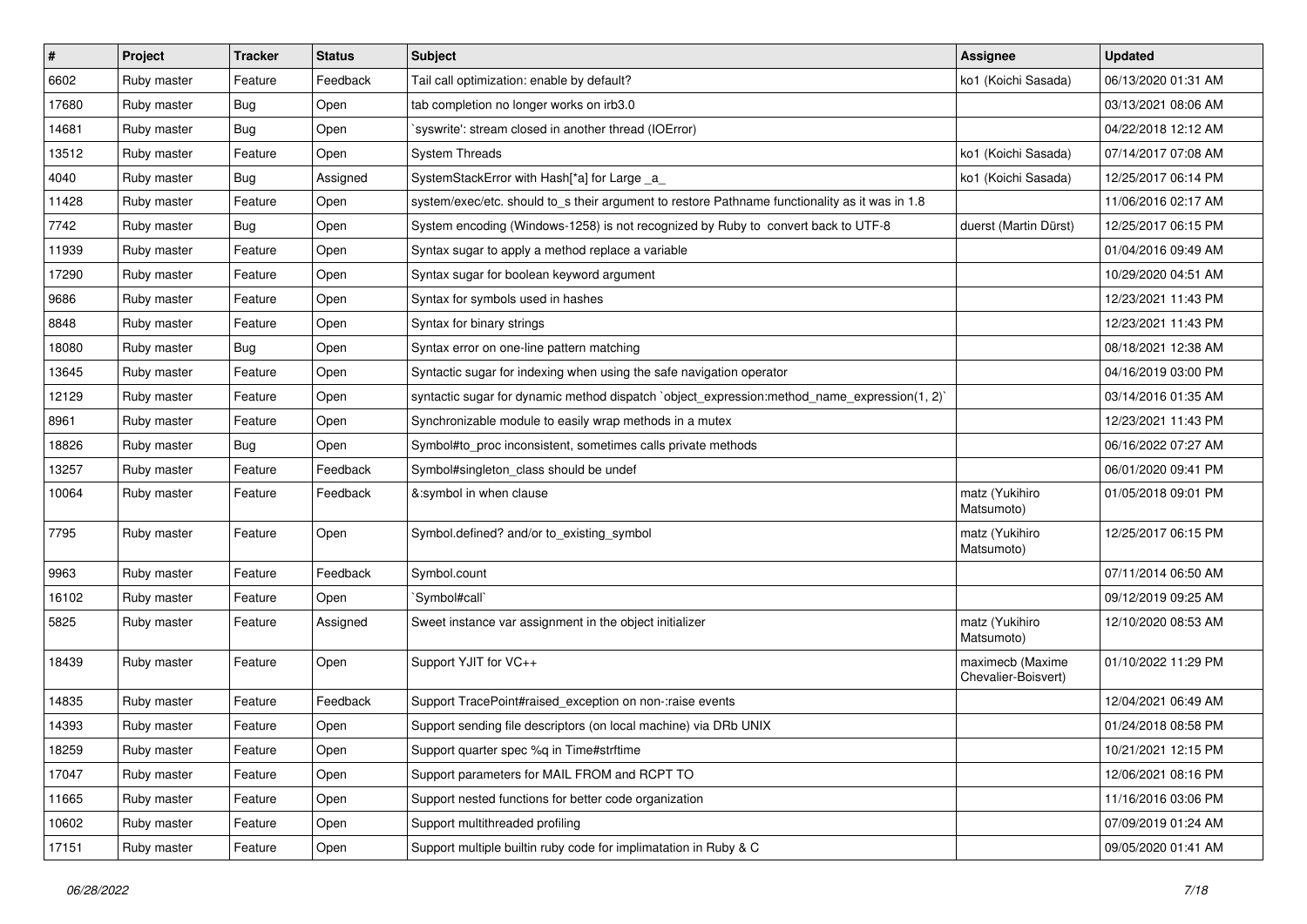| #     | Project     | <b>Tracker</b> | <b>Status</b> | <b>Subject</b>                                                                                                                   | Assignee                     | <b>Updated</b>      |
|-------|-------------|----------------|---------------|----------------------------------------------------------------------------------------------------------------------------------|------------------------------|---------------------|
| 17844 | Ruby master | Feature        | Open          | Support list of methods to test with respond_to?                                                                                 |                              | 05/06/2021 07:00 PM |
| 14550 | Ruby master | Feature        | Open          | Support keyword arguments with Date#step                                                                                         |                              | 02/26/2018 03:58 AM |
| 12138 | Ruby master | Feature        | Feedback      | Support `Kernel#load_with_env(filename, cbase: SomeMod, cref: someMod, binding: SomeMod)<br>$# ==$ obj                           |                              | 09/29/2016 11:44 PM |
| 12858 | Ruby master | Feature        | Open          | Supporting batch-requiring of files in ruby                                                                                      |                              | 10/23/2016 08:05 AM |
| 6806  | Ruby master | Feature        | Feedback      | Support functional programming: forbid instance/class variables for ModuleName::method_name,<br>allow for ModuleName.method name | matz (Yukihiro<br>Matsumoto) | 12/10/2020 08:53 AM |
| 7708  | Ruby master | Feature        | Open          | support for patches list                                                                                                         |                              | 12/25/2017 06:15 PM |
| 9830  | Ruby master | Feature        | Assigned      | Support for GOST private/public keys                                                                                             |                              | 09/13/2015 03:10 AM |
| 11539 | Ruby master | Feature        | Open          | Support explicit declaration of volatile instance variables                                                                      |                              | 01/26/2021 03:30 PM |
| 9445  | Ruby master | Feature        | Open          | Support emitting 1.9 Symbol keyword Hash syntax when pretty printing Hashes                                                      |                              | 01/24/2014 06:01 AM |
| 8263  | Ruby master | Feature        | Assigned      | Support discovering yield state of individual Fibers                                                                             | ko1 (Koichi Sasada)          | 12/23/2021 11:40 PM |
| 15024 | Ruby master | Feature        | Open          | Support block in Array#join                                                                                                      |                              | 08/25/2018 05:05 AM |
| 17638 | Ruby master | Feature        | Assigned      | Support backtracing with the libbacktrace library                                                                                | naruse (Yui NARUSE)          | 03/05/2021 03:40 PM |
| 17616 | Ruby master | Feature        | Open          | Support backtracing on Linux with non-GNU-libc + libunwind                                                                       |                              | 02/09/2021 01:12 PM |
| 12861 | Ruby master | Feature        | Feedback      | super in a block can be either lexically or dynamically scoped depending on how the block is<br>invoked                          | matz (Yukihiro<br>Matsumoto) | 12/21/2016 05:20 PM |
| 14164 | Ruby master | Feature        | Open          | [Suggestion] Type system for ruby 3x to be usable for e. g. rubocop or autogenerating crystal<br>code and so forth               |                              | 08/12/2019 08:15 AM |
| 17627 | Ruby master | Feature        | Open          | Suggestion: Implement `freeze_values` instance method on collection-like classes.                                                |                              | 02/16/2021 07:58 PM |
| 8981  | Ruby master | Feature        | Feedback      | Suggestion for CreateProcess flags with rubyw on windows                                                                         | cruby-windows                | 01/05/2018 09:00 PM |
| 16122 | Ruby master | Feature        | Feedback      | Struct::Value: simple immutable value object                                                                                     |                              | 02/12/2022 09:54 PM |
| 16638 | Ruby master | Feature        | Open          | Structured Data for Syslog                                                                                                       |                              | 02/17/2020 07:06 PM |
| 10585 | Ruby master | Feature        | Open          | struct: speedup struct.attr = $v$ for first 10 attributes and struct[:attr] for big structs                                      |                              | 06/30/2015 08:18 PM |
| 12416 | Ruby master | Feature        | Open          | struct rb_id_table lacks mark function                                                                                           |                              | 09/22/2020 07:43 PM |
| 12719 | Ruby master | Feature        | Feedback      | 'Struct#merge' for partial updates                                                                                               |                              | 09/29/2021 09:16 PM |
| 7349  | Ruby master | Feature        | Assigned      | Struct#inspect needs more meaningful output                                                                                      | matz (Yukihiro<br>Matsumoto) | 12/25/2017 06:15 PM |
| 12380 | Ruby master | Feature        | Open          | 'Struct' as a subclass of 'Class'                                                                                                |                              | 05/14/2016 08:28 AM |
| 7845  | Ruby master | Feature        | Open          | Strip doesn't handle unicode space characters in ruby 1.9.2 & 1.9.3 (does in 1.9.1)                                              |                              | 12/23/2021 11:43 PM |
| 16927 | Ruby master | Bug            | Open          | String#tr won't return the expected result for some sign with diacritics                                                         |                              | 06/01/2020 05:24 AM |
| 10331 | Ruby master | Feature        | Open          | String#to_r to recognize negative denominators                                                                                   |                              | 10/06/2014 02:44 PM |
| 14417 | Ruby master | Feature        | Feedback      | String#sub / String#gsub 00000 Symbol 0 Hash000000000000                                                                         |                              | 02/04/2018 01:05 PM |
| 10152 | Ruby master | Feature        | Open          | String#strip doesn't remove non-breaking space                                                                                   |                              | 04/12/2015 07:36 PM |
| 16666 | Ruby master | Feature        | Open          | 'string' - 'str' as a shortcut for 'string'.gsub('str', ")?                                                                      |                              | 03/01/2020 08:38 PM |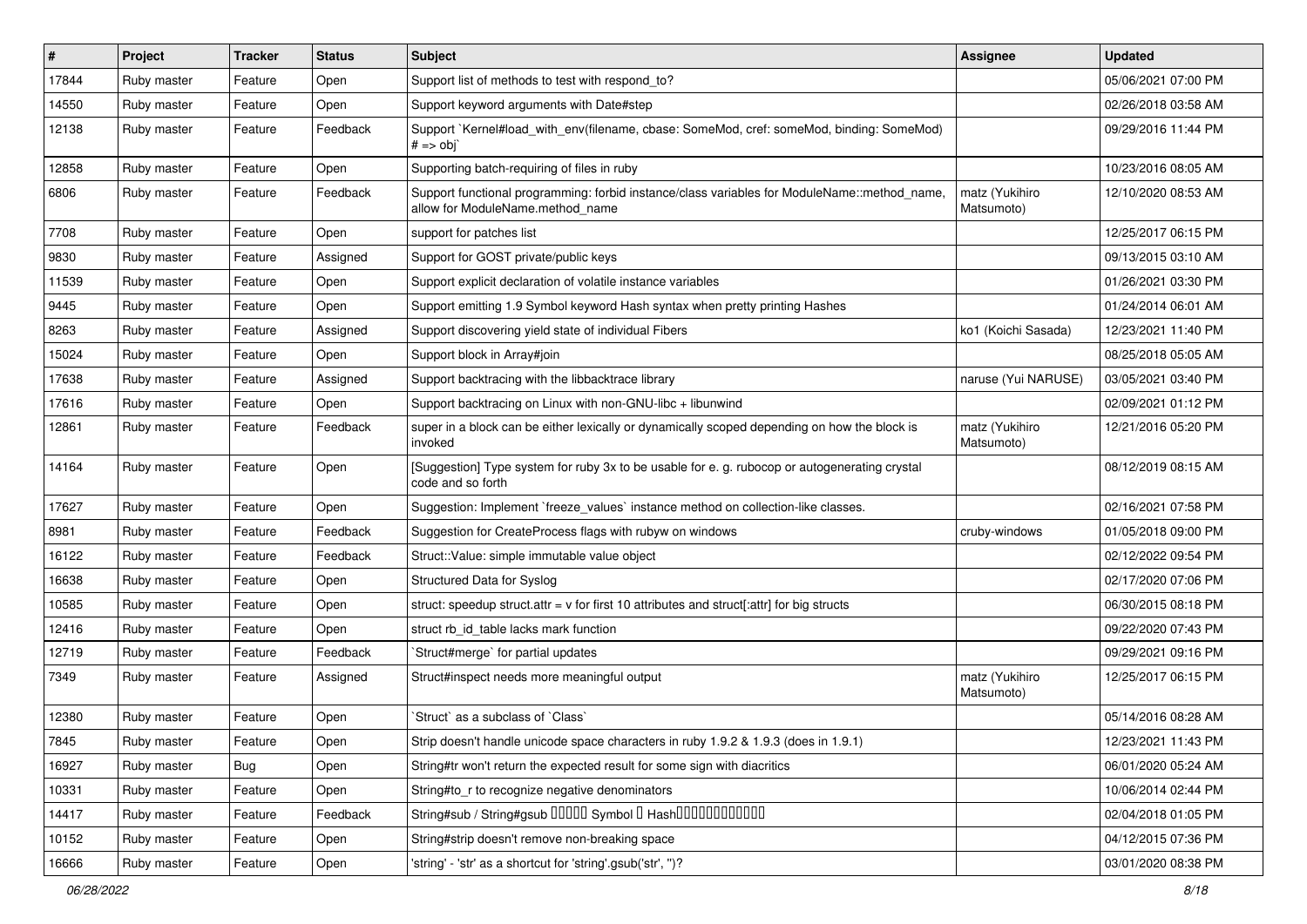| $\sharp$ | Project     | <b>Tracker</b> | <b>Status</b> | <b>Subject</b>                                                                       | Assignee                     | <b>Updated</b>      |
|----------|-------------|----------------|---------------|--------------------------------------------------------------------------------------|------------------------------|---------------------|
| 5558     | Ruby master | Feature        | Assigned      | String#% strange arity errors                                                        | matz (Yukihiro<br>Matsumoto) | 12/25/2017 06:15 PM |
| 17771    | Ruby master | Feature        | Open          | String#start_with? should not construct MatchData or set \$~                         |                              | 04/02/2021 02:49 PM |
| 12304    | Ruby master | Feature        | Feedback      | String#split with a block                                                            |                              | 04/21/2016 12:29 AM |
| 15562    | Ruby master | Feature        | Open          | 'String#split' option to suppress the initial empty substring                        |                              | 01/28/2019 03:32 AM |
| 18597    | Ruby master | Feature        | Open          | Strings need a named method like 'dup' that doesn't duplicate if receiver is mutable |                              | 02/26/2022 11:56 PM |
| 15151    | Ruby master | Feature        | Open          | String#slice!(0,) creates a duplicate of original string                             |                              | 06/20/2019 03:37 PM |
| 6802     | Ruby master | Feature        | Assigned      | String#scan should have equivalent yielding MatchData                                | matz (Yukihiro<br>Matsumoto) | 12/25/2017 06:15 PM |
| 9116     | Ruby master | Feature        | Open          | String#rsplit missing                                                                |                              | 04/27/2017 10:00 AM |
| 9807     | Ruby master | Feature        | Open          | String.new with block                                                                |                              | 05/07/2014 05:54 AM |
| 16497    | Ruby master | Bug            | Assigned      | StringIO#internal_encoding is broken (more severely in 2.7)                          | nobu (Nobuyoshi<br>Nakada)   | 10/26/2021 04:31 PM |
| 12745    | Ruby master | Feature        | Feedback      | String#(g)sub(!) should pass a MatchData to the block, not a String                  | matz (Yukihiro<br>Matsumoto) | 11/03/2021 11:46 PM |
| 16790    | Ruby master | Feature        | Open          | string format and refinements                                                        |                              | 04/16/2020 03:06 AM |
| 13025    | Ruby master | Feature        | Feedback      | String equality operator does not perform implicit conversion                        |                              | 12/12/2016 07:18 AM |
| 5606     | Ruby master | Feature        | Feedback      | String#each_match(regexp)                                                            |                              | 12/25/2017 06:15 PM |
| 15588    | Ruby master | Feature        | Open          | String#each_chunk and #chunks                                                        |                              | 12/25/2019 04:28 AM |
| 10783    | Ruby master | Misc           | Open          | String#concat has an "appending" behavior                                            |                              | 08/08/2018 03:08 AM |
| 14783    | Ruby master | Feature        | Open          | String#chars_at / String#bytes_at                                                    |                              | 05/24/2018 01:18 PM |
| 17682    | Ruby master | Feature        | Open          | String#casecmp performance improvement                                               |                              | 03/24/2021 02:29 PM |
| 15899    | Ruby master | Feature        | Open          | String#before and String#after                                                       |                              | 11/04/2019 08:57 PM |
| 13303    | Ruby master | Feature        | Feedback      | String#any? as !String#empty?                                                        | matz (Yukihiro<br>Matsumoto) | 02/23/2021 05:14 PM |
| 16017    | Ruby master | Feature        | Feedback      | <b>String and Array Slices</b>                                                       |                              | 07/24/2019 07:28 AM |
| 9414     | Ruby master | Bug            | Feedback      | strftime returns incorrectly encoded string                                          | nobu (Nobuyoshi<br>Nakada)   | 01/05/2018 09:00 PM |
| 11526    | Ruby master | Bug            | Assigned      | Streaming HTTP requests are not idempotent and should not be retried                 | naruse (Yui NARUSE)          | 07/01/2019 09:16 PM |
| 15425    | Ruby master | Feature        | Feedback      | Store MJIT header into Ruby versioned directory.                                     | k0kubun (Takashi<br>Kokubun) | 10/07/2021 11:03 PM |
| 14679    | Ruby master | Bug            | Assigned      | StdLib gems should properly specify their dependencies                               | hsbt (Hiroshi SHIBATA)       | 04/11/2018 01:14 PM |
| 15668    | Ruby master | Feature        | Open          | stdlib: Date - Time should return the difference in days                             |                              | 03/15/2019 07:09 AM |
| 8269     | Ruby master | Feature        | Feedback      | stdlib: Add Find.each_file to accompany Find.find                                    |                              | 06/02/2013 03:53 PM |
| 17148    | Ruby master | Feature        | Open          | stdbuf(1) support                                                                    |                              | 09/07/2020 04:12 AM |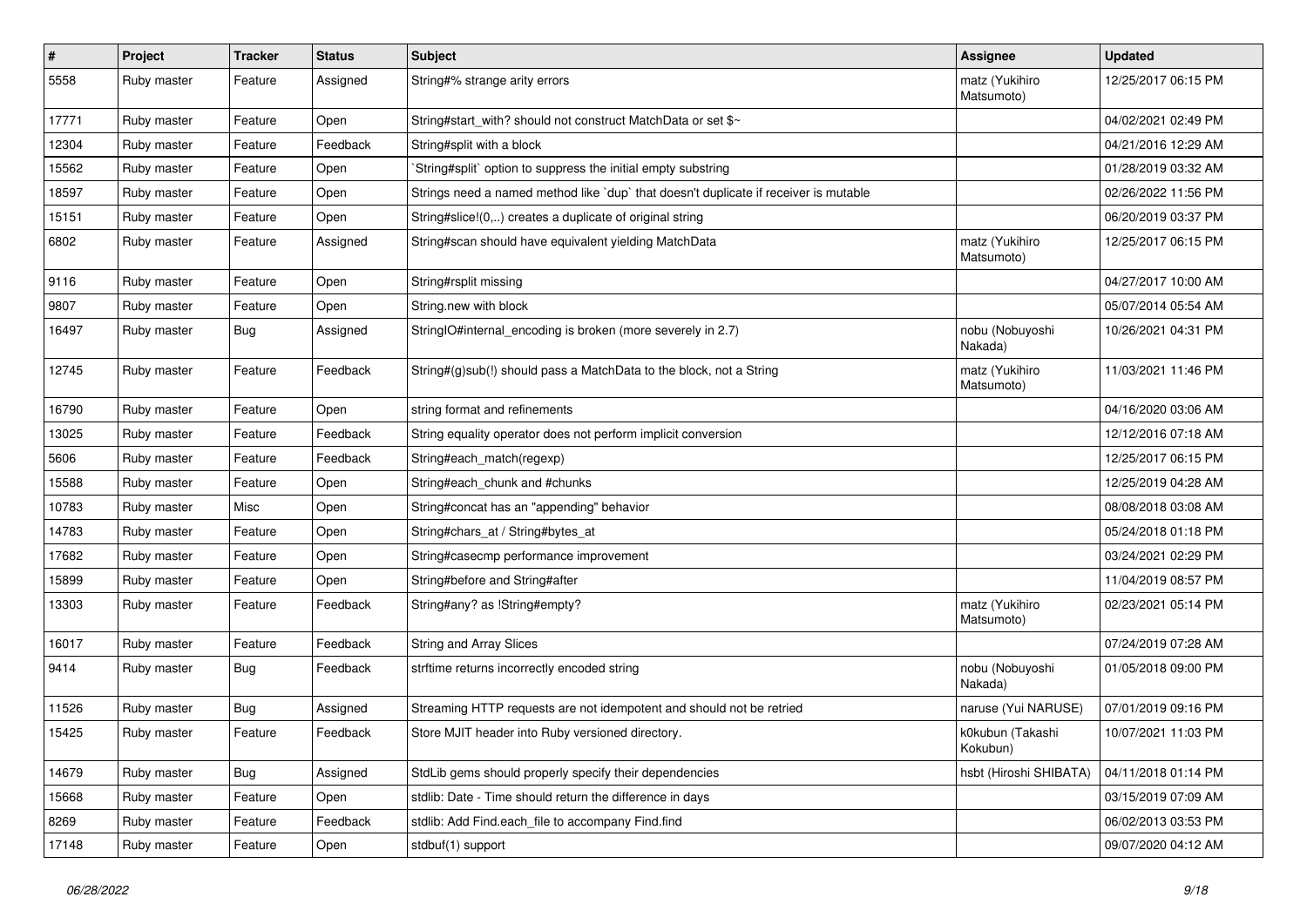| $\sharp$ | Project     | <b>Tracker</b> | <b>Status</b> | <b>Subject</b>                                                                                                                                        | <b>Assignee</b>                   | <b>Updated</b>      |
|----------|-------------|----------------|---------------|-------------------------------------------------------------------------------------------------------------------------------------------------------|-----------------------------------|---------------------|
| 16025    | Ruby master | Misc           | Assigned      | 'st_check_for_sizeof_st_index_t' declared as array with a negative size (emscripten)                                                                  | nobu (Nobuyoshi<br>Nakada)        | 07/30/2019 11:20 AM |
| 16158    | Ruby master | Bug            | Open          | "st" Character Sequence In Regex Look-Behind Causes Illegal Pattern Error When Combined<br>With POSIX Bracket Expressions And Case Insensitivity Flag |                                   | 09/17/2019 09:37 AM |
| 10228    | Ruby master | Feature        | Feedback      | Statistics module                                                                                                                                     |                                   | 11/10/2014 11:01 PM |
| 18227    | Ruby master | Feature        | Open          | Static class initialization.                                                                                                                          | ioquatix (Samuel<br>Williams)     | 09/29/2021 09:21 PM |
| 17859    | Ruby master | Feature        | Open          | Start IRB when running just `ruby`                                                                                                                    |                                   | 05/14/2021 07:54 AM |
| 8619     | Ruby master | Feature        | Open          | <b>Standard Profiling API</b>                                                                                                                         |                                   | 12/23/2021 11:43 PM |
| 11028    | Ruby master | Feature        | Assigned      | standalone running single file ( zipped archives of ruby code) running **without installation** using<br>"gem install "                               | matz (Yukihiro<br>Matsumoto)      | 04/04/2015 01:44 AM |
| 16511    | Ruby master | Feature        | Open          | Staged warnings and better compatibility for keyword arguments in 2.7.1                                                                               |                                   | 02/25/2020 06:54 PM |
| 6133     | Ruby master | Feature        | Assigned      | SSLSocket <sup>[]</sup> shutdown <sup>[][]</sup>                                                                                                      |                                   | 09/13/2015 03:22 AM |
| 8688     | Ruby master | Feature        | Open          | #sprintf should accept strings as keys                                                                                                                |                                   | 07/26/2013 02:33 AM |
| 14737    | Ruby master | Feature        | Assigned      | Split default gems into separate directory structure                                                                                                  | hsbt (Hiroshi SHIBATA)            | 09/02/2020 06:00 PM |
| 15281    | Ruby master | Feature        | Assigned      | Speed up Set#intersect with size check.                                                                                                               | knu (Akinori MUSHA)               | 08/11/2020 02:43 AM |
| 12639    | Ruby master | Feature        | Assigned      | Speed up require in RubyGems by 5x                                                                                                                    | hsbt (Hiroshi SHIBATA)            | 07/26/2018 02:12 AM |
| 17926    | Ruby master | Bug            | Open          | spec/ruby/core/file/atime_spec.rb: a random failing test on Travis ppc64le                                                                            |                                   | 06/02/2021 04:35 PM |
| 16451    | Ruby master | Feature        | Open          | Special ternary operator for methods ending in `?`                                                                                                    |                                   | 12/26/2019 09:03 PM |
| 18825    | Ruby master | Feature        | Open          | Specialized instruction for "array literal + `.hash`"                                                                                                 |                                   | 06/14/2022 05:24 PM |
| 17127    | Ruby master | Feature        | Open          | Some TrueClass methods are faster if implemented in Ruby                                                                                              |                                   | 11/05/2020 07:11 AM |
| 15833    | Ruby master | Feature        | Open          | Some refactors for shared-root array                                                                                                                  |                                   | 07/29/2019 07:13 AM |
| 12075    | Ruby master | Feature        | Feedback      | some container#nonempty?                                                                                                                              | matz (Yukihiro<br>Matsumoto)      | 10/07/2021 03:11 AM |
| 16476    | Ruby master | Feature        | Open          | Socket.getaddrinfo cannot be interrupted by Timeout.timeout                                                                                           | Glass_saga (Masaki<br>Matsushita) | 06/16/2022 01:08 AM |
| 18759    | Ruby master | Bug            | Open          | snapshot-ruby_2_7: test failure on macos-12                                                                                                           |                                   | 04/28/2022 12:18 AM |
| 17815    | Ruby master | Misc           | Open          | Snapcraft Ruby plugin                                                                                                                                 |                                   | 04/20/2021 07:59 PM |
| 11388    | Ruby master | Feature        | Open          | SMTP Service Extension for Delivery Status Notifications                                                                                              |                                   | 02/06/2018 11:37 AM |
| 13174    | Ruby master | Feature        | Open          | Smaller id table on 64 bit platform                                                                                                                   |                                   | 01/31/2017 02:05 PM |
| 17995    | Ruby master | <b>Bug</b>     | Open          | Slow down when mjit and Ractor are being used at same time                                                                                            | k0kubun (Takashi<br>Kokubun)      | 06/11/2022 04:02 AM |
| 6256     | Ruby master | Feature        | Feedback      | Slightly improve ruby_qsort performance                                                                                                               | MartinBosslet (Martin<br>Bosslet) | 01/10/2019 01:51 PM |
| 14474    | Ruby master | Bug            | Open          | skip "TestException#test thread signal location" as known bug                                                                                         |                                   | 12/10/2018 07:09 AM |
| 11064    | Ruby master | Bug            | Open          | #singleton_methods for objects with special singleton_class returns an empty array                                                                    |                                   | 01/31/2022 05:02 AM |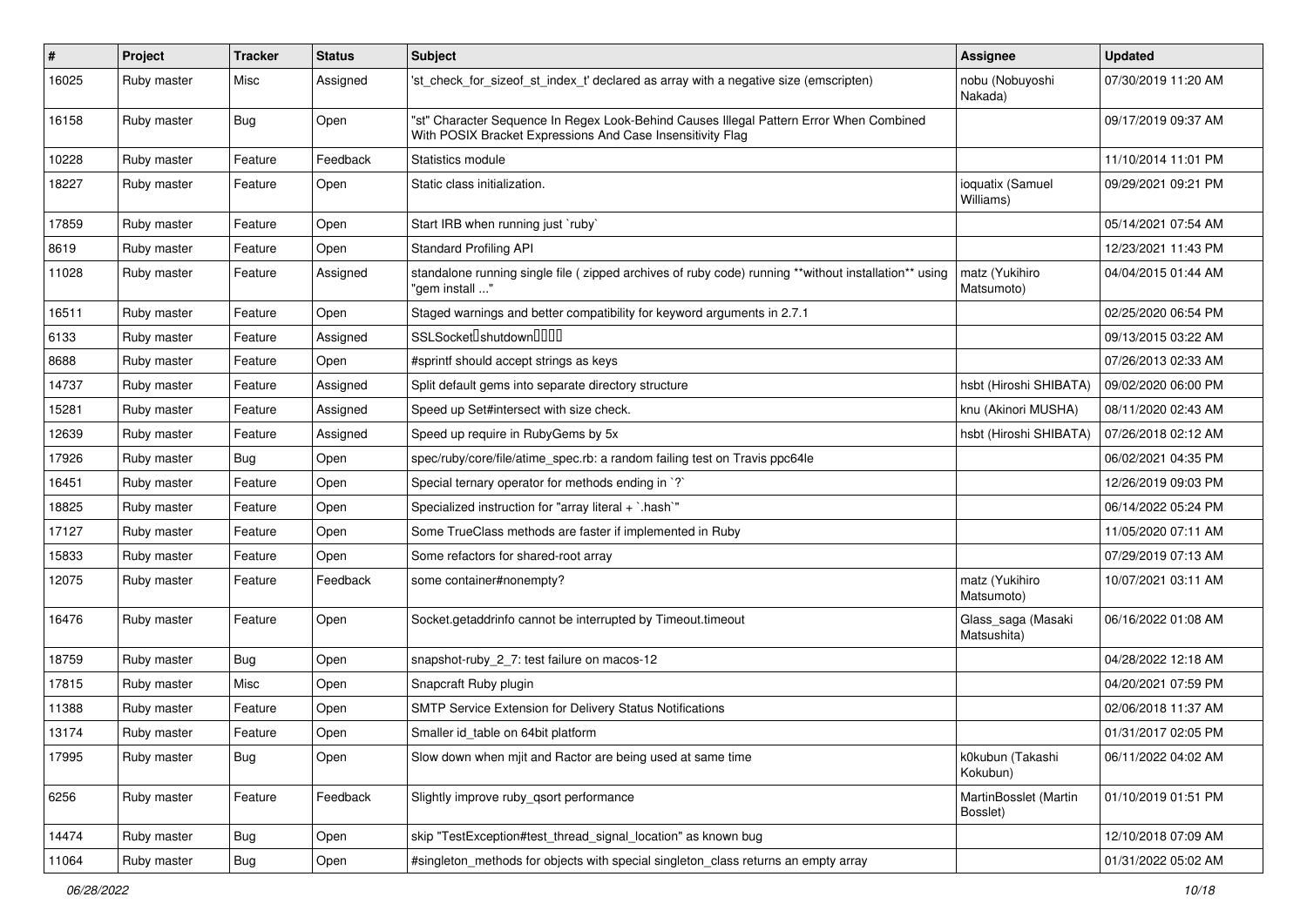| $\vert$ # | Project     | <b>Tracker</b> | <b>Status</b> | Subject                                                                                                                      | <b>Assignee</b>                     | <b>Updated</b>      |
|-----------|-------------|----------------|---------------|------------------------------------------------------------------------------------------------------------------------------|-------------------------------------|---------------------|
| 13620     | Ruby master | Feature        | Open          | Simplifying MRI's build system: always make install                                                                          |                                     | 07/08/2018 09:41 AM |
| 14565     | Ruby master | Feature        | Open          | Simpler, one-liner, failsafe require in ruby? [Suggested names: require_failsafe, require_safe,<br>require_try, require_add) |                                     | 10/09/2019 05:42 AM |
| 6263      | Ruby master | Feature        | Feedback      | Simple access to toplevel object (main)                                                                                      |                                     | 12/25/2017 06:15 PM |
| 14328     | Ruby master | Feature        | Open          | SIMD vectorization                                                                                                           |                                     | 07/16/2018 05:12 PM |
| 18068     | Ruby master | Misc           | Open          | Silence LoadError only if it is for rubygems itself                                                                          | hsbt (Hiroshi SHIBATA)              | 08/08/2021 02:21 PM |
| 16699     | Ruby master | Feature        | Feedback      | Silence/ignore particular warnings from some parts of the code (in a .rb file)                                               |                                     | 03/20/2020 09:24 PM |
| 12676     | Ruby master | Feature        | Assigned      | Significant performance increase, and code conciseness, for prime_division method in prime.rb                                | marcandre (Marc-Andre<br>Lafortune) | 11/18/2016 03:46 PM |
| 18834     | Ruby master | Misc           | Feedback      | Significant change in loop speeds (regressing using while loop on ARM chips)                                                 |                                     | 06/23/2022 03:30 PM |
| 15402     | Ruby master | Misc           | Open          | Shrinking excess retained memory of container types on promotion to uncollectible                                            |                                     | 12/11/2018 08:43 PM |
| 11670     | Ruby master | Feature        | Open          | Show warning to make nested def obsolete                                                                                     | nobu (Nobuyoshi<br>Nakada)          | 11/09/2015 07:40 AM |
| 13668     | Ruby master | Feature        | Open          | Show / log test-all skips in CI here or at http://rubyci.org/ ?                                                              |                                     | 06/20/2017 03:30 AM |
| 17743     | Ruby master | Feature        | Open          | Show argument types in backtrace                                                                                             |                                     | 03/25/2021 06:39 PM |
| 8853      | Ruby master | Feature        | Open          | Should String#sub(pattern) returns an Enumerator?                                                                            |                                     | 07/13/2019 12:32 AM |
| 8206      | Ruby master | Feature        | Open          | Should Ruby core implement String#blank?                                                                                     |                                     | 04/28/2016 02:05 PM |
| 11230     | Ruby master | Bug            | Open          | Should rb_struct_s_members() be public API?                                                                                  |                                     | 04/17/2021 05:06 PM |
| 13124     | Ruby master | Feature        | Open          | Should #puts convert to external encoding?                                                                                   |                                     | 12/01/2017 06:45 PM |
| 9049      | Ruby master | Feature        | Open          | Shorthands (a:b, *) for inclusive indexing                                                                                   |                                     | 03/15/2018 12:26 AM |
| 17384     | Ruby master | Feature        | Feedback      | shorthand of Hash#merge                                                                                                      |                                     | 12/10/2020 06:14 AM |
| 18162     | Ruby master | Feature        | Open          | Shorthand method Proc#isolate to create isolated proc objects                                                                |                                     | 09/13/2021 02:33 AM |
| 6841      | Ruby master | Feature        | Assigned      | Shorthand for Assigning Return Value of Method to Self                                                                       | matz (Yukihiro<br>Matsumoto)        | 12/10/2020 08:53 AM |
| 16241     | Ruby master | Feature        | Open          | Shorter syntax for anonymous refinements                                                                                     |                                     | 11/20/2020 07:22 PM |
| 16791     | Ruby master | Feature        | Open          | Shortcut for Process::Status.exitstatus                                                                                      |                                     | 05/19/2020 03:16 AM |
| 7511      | Ruby master | Feature        | Feedback      | short-circuiting logical implication operator                                                                                | matz (Yukihiro<br>Matsumoto)        | 12/10/2020 08:55 AM |
| 9953      | Ruby master | Feature        | Open          | set_trace_func values which could be frozen or symbols                                                                       |                                     | 06/19/2014 10:44 PM |
| 16995     | Ruby master | Feature        | Open          | Sets: <=> should be specialized                                                                                              |                                     | 06/26/2020 08:43 PM |
| 16994     | Ruby master | Feature        | Feedback      | Sets: shorthand for frozen sets of symbols / strings                                                                         |                                     | 09/25/2020 08:15 PM |
| 16990     | Ruby master | Feature        | Open          | Sets: operators compatibility with Array                                                                                     |                                     | 02/22/2021 11:37 PM |
| 16992     | Ruby master | Feature        | Open          | Sets: officially ordered                                                                                                     | matz (Yukihiro<br>Matsumoto)        | 09/03/2020 02:08 PM |
| 16989     | Ruby master | Feature        | Open          | Sets: need $\Psi$                                                                                                            | knu (Akinori MUSHA)                 | 02/18/2022 02:57 AM |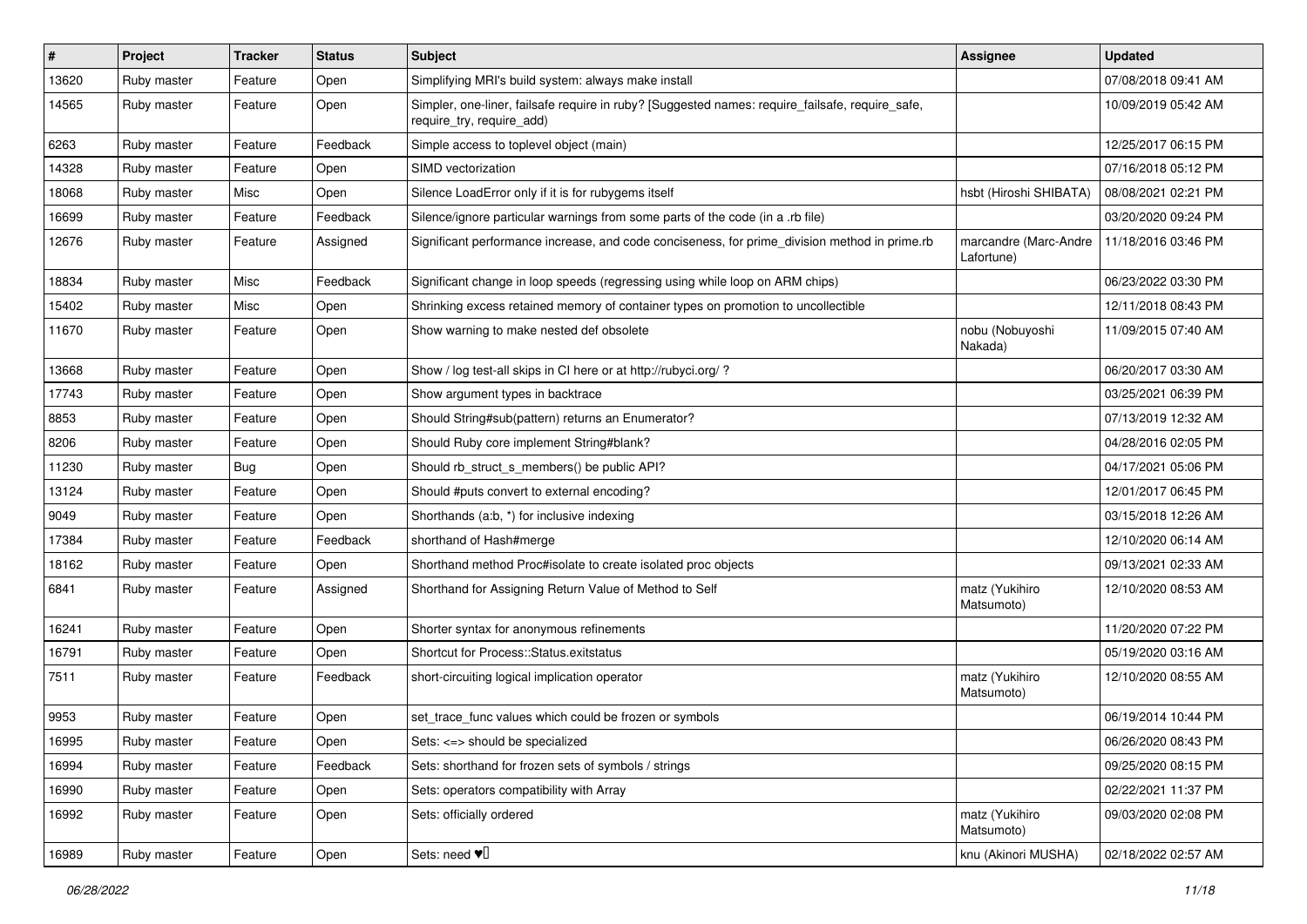| #     | Project     | <b>Tracker</b> | <b>Status</b> | Subject                                                                                                                                  | Assignee                      | <b>Updated</b>      |
|-------|-------------|----------------|---------------|------------------------------------------------------------------------------------------------------------------------------------------|-------------------------------|---------------------|
| 16993 | Ruby master | Feature        | Open          | Sets: from hash keys using Hash#key_set                                                                                                  |                               | 06/27/2020 05:44 AM |
| 16991 | Ruby master | Feature        | Open          | Sets: add Set#join                                                                                                                       |                               | 06/26/2020 08:29 PM |
| 15240 | Ruby master | Feature        | Open          | Set operations check for is a?(Set), rather than allowing duck typing                                                                    | knu (Akinori MUSHA)           | 08/27/2019 08:12 PM |
| 7220  | Ruby master | Feature        | Open          | Separate IO#dup, StringIO#initialize_copy from dup(2)                                                                                    |                               | 12/10/2020 08:47 AM |
| 17471 | Ruby master | Feature        | Open          | send_if method for improved conditional chaining                                                                                         |                               | 12/29/2020 03:23 PM |
| 12141 | Ruby master | Feature        | Open          | send and __send_                                                                                                                         |                               | 03/14/2016 01:32 AM |
| 17339 | Ruby master | Feature        | Assigned      | Semantic grouping with BigDecimal#to_s                                                                                                   | mrkn (Kenta Murata)           | 12/20/2021 12:39 PM |
| 18736 | Ruby master | Feature        | Open          | self-p for method chain                                                                                                                  |                               | 04/15/2022 11:09 AM |
| 18265 | Ruby master | Feature        | Open          | Self-contained one-binary feature which discuss on ruby kaigi 2021 day 2, $\mathbb I$ Ruby Committers vs<br>the World / CRuby Committers |                               | 10/24/2021 04:11 PM |
| 18186 | Ruby master | <b>Bug</b>     | Open          | SEGV with system command - MinGW?                                                                                                        |                               | 09/22/2021 03:20 PM |
| 14049 | Ruby master | Bug            | Open          | SEGV svn 60401 require_relative                                                                                                          |                               | 10/26/2017 05:25 PM |
| 18818 | Ruby master | Bug            | Open          | SEGV (Fiber scheduler?)                                                                                                                  | ioquatix (Samuel<br>Williams) | 06/06/2022 06:31 PM |
| 17196 | Ruby master | <b>Bug</b>     | Assigned      | Segmentation Fault with Socket#close in Ractors                                                                                          | ko1 (Koichi Sasada)           | 03/20/2022 01:52 PM |
| 18142 | Ruby master | Bug            | Assigned      | Segmentation fault with Ruby 3.0.2                                                                                                       | k0kubun (Takashi<br>Kokubun)  | 09/02/2021 07:43 AM |
| 16288 | Ruby master | Bug            | Open          | Segmentation fault with finalizers, threads                                                                                              |                               | 12/19/2019 07:46 PM |
| 12444 | Ruby master | Bug            | Assigned      | Segmentation fault when running TestException#test_machine_stackoverflow on cygwin                                                       | cruby-cygwin                  | 05/19/2022 08:20 AM |
| 17765 | Ruby master | Bug            | Feedback      | Segmentation fault when calling String#gsub                                                                                              |                               | 12/02/2021 06:57 PM |
| 18750 | Ruby master | Bug            | Feedback      | Segmentation fault on SIGINT when waiting in TracePoint handler                                                                          |                               | 04/29/2022 10:47 AM |
| 5334  | Ruby master | Bug            | Assigned      | Segmentation fault in InternetExplorer IServiceProvider interface                                                                        | suke (Masaki Suketa)          | 12/30/2019 03:00 AM |
| 18034 | Ruby master | Bug            | Assigned      | Segmentation fault fiddle with `--enable-bundled-libffi` and macOS                                                                       | kou (Kouhei Sutou)            | 11/30/2021 07:39 AM |
| 18412 | Ruby master | <b>Bug</b>     | Open          | Segfault in test ractor.rb                                                                                                               |                               | 12/17/2021 04:23 AM |
| 18413 | Ruby master | <b>Bug</b>     | Open          | Segfault in `ripper/lexer.rb`                                                                                                            |                               | 12/17/2021 04:49 PM |
| 17799 | Ruby master | Bug            | Open          | Seg fault in rb_class_clear_method_cache                                                                                                 |                               | 12/09/2021 05:39 AM |
| 5741  | Ruby master | Feature        | Assigned      | Secure Erasure of Passwords                                                                                                              | matz (Yukihiro<br>Matsumoto)  | 12/25/2017 06:15 PM |
| 16621 | Ruby master | Feature        | Open          | Second block parameter of Pathname#glob to be relative path from self                                                                    |                               | 02/12/2020 11:27 PM |
| 13571 | Ruby master | <b>Bug</b>     | Open          | Script arguments, encoding, windows / MinGW                                                                                              |                               | 11/12/2017 10:53 PM |
| 4046  | Ruby master | Feature        | Feedback      | Saving C's **argv and cwd allows Ruby programs to reliably restart themselves                                                            |                               | 12/25/2017 06:14 PM |
| 6367  | Ruby master | Feature        | Feedback      | #same? for Enumerable                                                                                                                    | matz (Yukihiro<br>Matsumoto)  | 12/25/2017 06:15 PM |
| 16411 | Ruby master | Feature        | Open          | Safer keyword argument extension                                                                                                         |                               | 12/10/2019 02:45 AM |
| 8494  | Ruby master | Feature        | Open          | Safe method for defensive copies. alternative to 'dup'                                                                                   |                               | 06/05/2013 04:26 PM |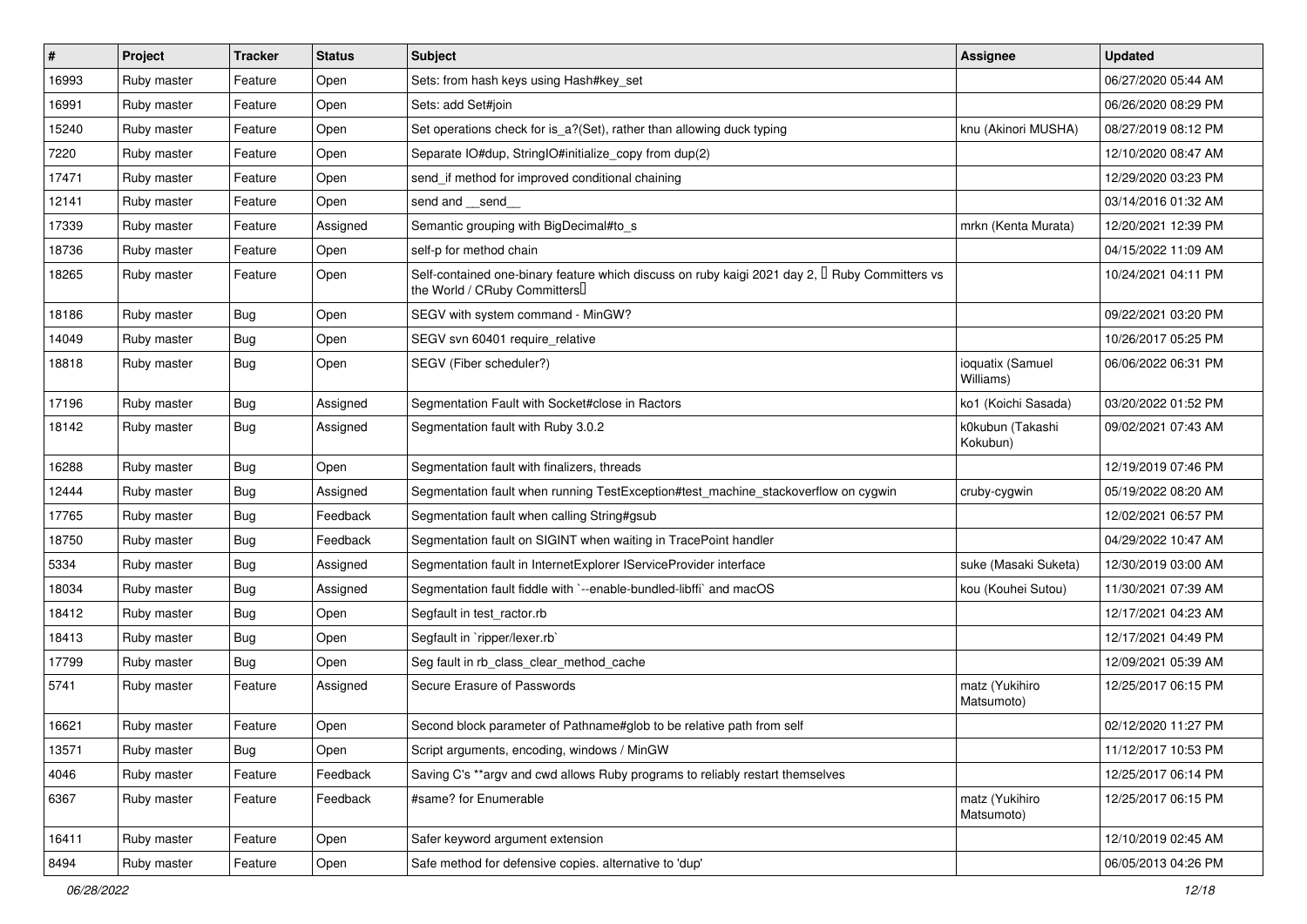| #     | Project     | <b>Tracker</b> | <b>Status</b> | <b>Subject</b>                                                                                                        | Assignee                     | <b>Updated</b>      |
|-------|-------------|----------------|---------------|-----------------------------------------------------------------------------------------------------------------------|------------------------------|---------------------|
| 18002 | Ruby master | Bug            | Open          | s390x: Tests failing without LC_ALL env                                                                               | jaruga (Jun Aruga)           | 07/12/2021 04:30 PM |
| 8232  | Ruby master | Feature        | Open          | Rudiments of abstract algebra in Ruby                                                                                 | matz (Yukihiro<br>Matsumoto) | 04/09/2013 01:47 AM |
| 5317  | Ruby master | Bug            | Assigned      |                                                                                                                       | nobu (Nobuyoshi<br>Nakada)   | 01/05/2018 09:00 PM |
| 6744  | Ruby master | Feature        | Feedback      | ruby unable to run system commands that require elevated privileges                                                   | usa (Usaku<br>NAKAMURA)      | 12/25/2017 06:15 PM |
| 3001  | Ruby master | Feature        | Feedback      | Ruby stdlib: Benchmark::Tms #memberwise drops labels                                                                  |                              | 05/24/2016 01:42 PM |
| 18842 | Ruby master | Bug            | Open          | Ruby's Resolv library does not handle correctly the `NODATA` case                                                     |                              | 06/19/2022 05:39 PM |
| 16978 | Ruby master | Feature        | Open          | Ruby should not use realpath for FILE                                                                                 | nobu (Nobuyoshi<br>Nakada)   | 04/01/2022 11:30 AM |
| 8270  | Ruby master | Feature        | Open          | Ruby should build without thread support (aka minix)                                                                  | nobu (Nobuyoshi<br>Nakada)   | 12/10/2020 08:53 AM |
| 16810 | Ruby master | Bug            | Open          | ruby segfaults on s390x with musl libc                                                                                |                              | 03/05/2021 01:38 AM |
| 16905 | Ruby master | Bug            | Open          | Ruby required to build Ruby on Haiku?                                                                                 |                              | 05/24/2020 08:08 AM |
| 12607 | Ruby master | Feature        | Feedback      | Ruby needs an atomic integer                                                                                          | ko1 (Koichi Sasada)          | 01/29/2021 12:28 PM |
| 16629 | Ruby master | Misc           | Open          | ruby-loco now built & saved on GitHub, both mingw & mswin builds                                                      |                              | 02/12/2020 01:53 PM |
| 17741 | Ruby master | Feature        | Open          | Ruby links to `objc` for convenience - this should be moved into a native ext                                         |                              | 03/23/2021 01:24 AM |
| 18822 | Ruby master | Feature        | Open          | Ruby lack a proper method to percent-encode strings for URIs (RFC 3986)                                               |                              | 06/09/2022 02:42 PM |
| 18464 | Ruby master | Bug            | Assigned      | RUBY_INTERNAL_EVENT_NEWOBJ tracepoint causes an interpreter crash when combined with   ko1 (Koichi Sasada)<br>Ractors |                              | 06/08/2022 08:25 AM |
| 11269 | Ruby master | <b>Bug</b>     | Assigned      | ruby_init_setproctitle() should be called before require_libraries()                                                  | kosaki (Motohiro<br>KOSAKI)  | 06/17/2015 03:01 AM |
| 16851 | Ruby master | Feature        | Feedback      | Ruby hashing algorithm could be improved using Tabulation Hashing                                                     |                              | 10/22/2020 09:18 AM |
| 18733 | Ruby master | <b>Bug</b>     | Open          | Ruby GC problems cause performance issue with Ractor                                                                  |                              | 04/15/2022 09:13 AM |
| 18758 | Ruby master | <b>Bug</b>     | Open          | Ruby fails to build on M1 Mac when x86 Homebrew is installed                                                          |                              | 04/28/2022 03:19 PM |
| 17142 | Ruby master | Bug            | Open          | Ruby fails to build in AIX                                                                                            |                              | 03/20/2021 07:08 AM |
| 17851 | Ruby master | Feature        | Open          | ruby extension for memoryview                                                                                         |                              | 05/05/2021 03:15 PM |
| 7981  | Ruby master | Feature        | Open          | ruby does not respect --                                                                                              |                              | 02/28/2013 02:49 PM |
| 16408 | Ruby master | Misc           | Open          | Ruby docs list incorrect method signatures for PTY::getpty/PTY::spawn                                                 |                              | 12/12/2019 05:12 PM |
| 13681 | Ruby master | Feature        | Open          | Ruby digest init fails in FIPS mode when built against OpenSSL ~> 1.0.1                                               |                              | 07/04/2017 05:17 PM |
| 14276 | Ruby master | Feature        | Open          | Ruby core debugger API                                                                                                |                              | 01/05/2018 07:54 PM |
| 14422 | Ruby master | <b>Bug</b>     | Open          | Ruby configuration options should not be reused for gem builds                                                        |                              | 03/05/2018 03:32 PM |
| 10436 | Ruby master | <b>Bug</b>     | Open          | ruby -c and ripper inconsistency: m(&nil) {}                                                                          |                              | 08/27/2019 12:08 AM |
| 14149 | Ruby master | Misc           | Open          | Ruby Birthday Thread - 25th years anniversary                                                                         |                              | 12/02/2017 01:40 AM |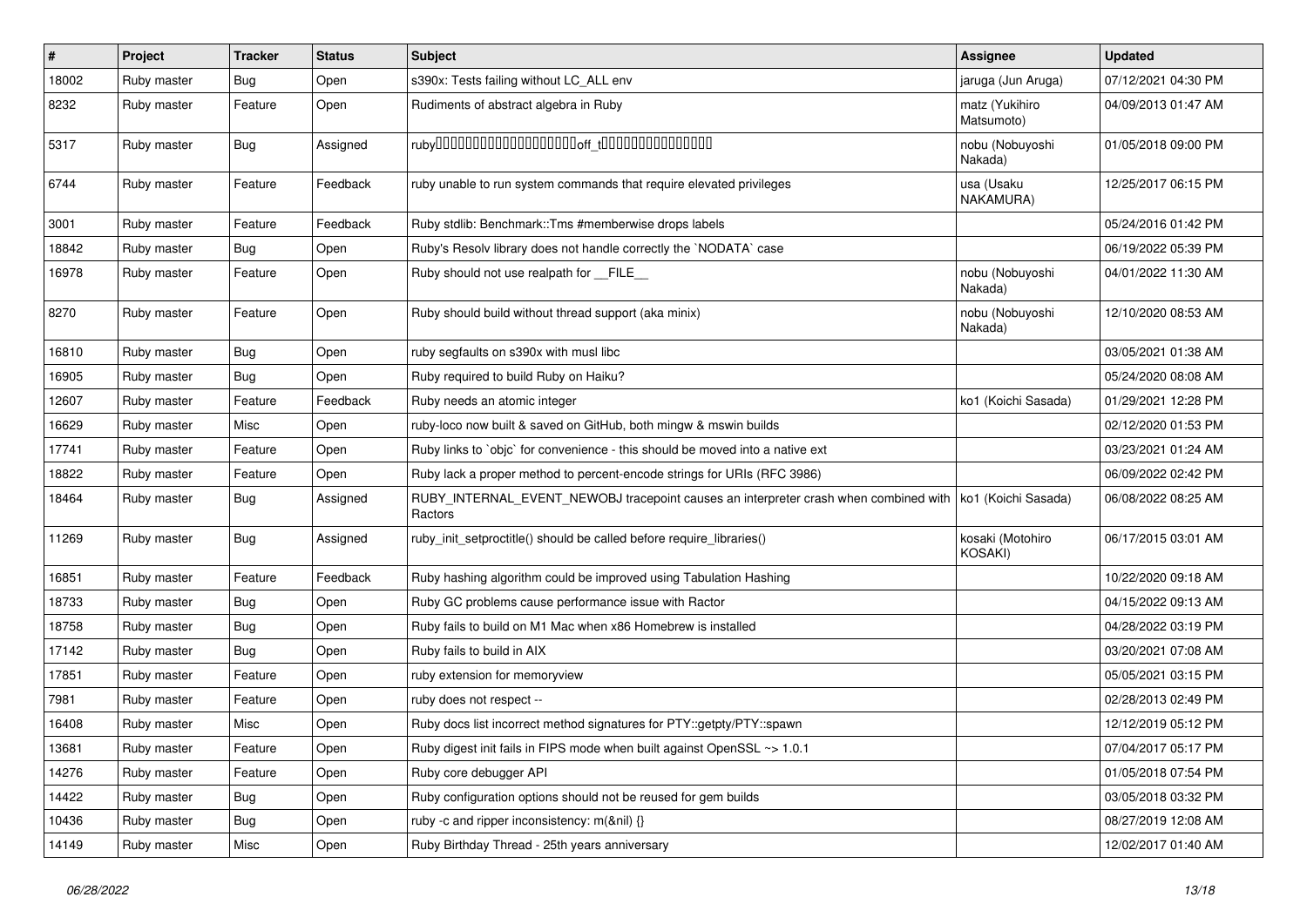| #     | Project     | <b>Tracker</b> | <b>Status</b> | Subject                                                                      | Assignee                            | <b>Updated</b>      |
|-------|-------------|----------------|---------------|------------------------------------------------------------------------------|-------------------------------------|---------------------|
| 18337 | Ruby master | Bug            | Assigned      | Ruby allows zero-width characters in identifiers                             | duerst (Martin Dürst)               | 11/24/2021 09:13 AM |
| 13968 | Ruby master | Misc           | Open          | [Ruby 3.x perhaps] - A (minimal?) static variant of ruby                     |                                     | 01/14/2018 03:24 PM |
| 18281 | Ruby master | <b>Bug</b>     | Open          | Ruby 3.1.0: gem uninstall -alx fails to uninstall debug                      |                                     | 06/16/2022 01:08 AM |
| 17478 | Ruby master | Bug            | Assigned      | Ruby3.0 is slower than Ruby2.7.2 when parsing a large CSV file               | kou (Kouhei Sutou)                  | 11/24/2021 05:12 AM |
| 17373 | Ruby master | Bug            | Open          | Ruby 3.0 is slower at Discourse bench than Ruby 2.7                          |                                     | 01/04/2021 06:47 AM |
| 18648 | Ruby master | Feature        | Feedback      | ruby2_keywords and  name arguments with impossible names                     |                                     | 03/18/2022 06:25 PM |
| 18457 | Ruby master | Bug            | Open          | ruby 2.7.5 fiddle/types.rb use uint32_t but fiddle/cparser.rb lacks uint32_t |                                     | 01/03/2022 01:00 PM |
| 18607 | Ruby master | Bug            | Feedback      | Ruby 2.7.5 fails to configure on macOS Monterey on mac with M1 Pro           |                                     | 03/04/2022 01:08 PM |
| 14418 | Ruby master | Bug            | Open          | ruby 2.5 slow regexp execution                                               |                                     | 12/29/2019 10:34 AM |
| 14387 | Ruby master | Bug            | Open          | Ruby 2.5 <sup>D</sup> Alpine Linux 000000000000 SystemStackError 00000       |                                     | 04/21/2020 03:13 PM |
| 12982 | Ruby master | Feature        | Feedback      | ruby 2.3.1 got crash on macos                                                |                                     | 12/23/2021 11:40 PM |
| 9507  | Ruby master | Bug            | Open          | Ruby 2.1.0 is broken on ARMv5: tried to create Proc object without a block   | charliesome (Charlie<br>Somerville) | 01/05/2018 09:00 PM |
| 17037 | Ruby master | Bug            | Open          | rounding of Rational#to_f                                                    |                                     | 08/26/2020 03:54 AM |
| 8321  | Ruby master | Feature        | Open          | Ripper: I would like coordinates for keywords                                |                                     | 05/10/2013 07:01 PM |
| 13864 | Ruby master | Bug            | Assigned      | Rinda multicast test failures due to missing default route                   | seki (Masatoshi Seki)               | 08/17/2021 07:16 AM |
| 16794 | Ruby master | Feature        | Open          | <b>Rightward operators</b>                                                   |                                     | 09/10/2020 09:34 PM |
| 11500 | Ruby master | Feature        | Open          | [RFC] rename Queue to UnboundedQueue                                         |                                     | 07/19/2021 07:48 AM |
| 18494 | Ruby master | Feature        | Open          | [RFC] ENV["RUBY_GC_"]= changes GC parameters dynamically                     |                                     | 01/17/2022 11:15 PM |
| 18401 | Ruby master | Feature        | Open          | Rework `require_relative` to add the "current path" on `\$LOAD_PATH`         |                                     | 12/09/2021 05:41 PM |
| 6219  | Ruby master | Feature        | Feedback      | Return value of Hash#store                                                   | matz (Yukihiro<br>Matsumoto)        | 12/10/2020 08:46 AM |
| 11927 | Ruby master | Feature        | Open          | Return value for `Module#include` and `Module#prepend`                       |                                     | 09/02/2020 12:40 AM |
| 12006 | Ruby master | Feature        | Open          | return IO object from IO#print, IO#puts, IO#close_read, IO#close_write,      |                                     | 01/21/2016 12:42 PM |
| 8077  | Ruby master | Feature        | Feedback      | Returning Dir objects from C extensions                                      |                                     | 07/15/2019 10:48 PM |
| 15093 | Ruby master | Feature        | Open          | Retrive Array elements with infinite ranges specified by Float::INFINITY     |                                     | 09/09/2018 02:01 PM |
| 12399 | Ruby master | Feature        | Feedback      | Restricted, safe version of `Kernel#eval`                                    |                                     | 06/13/2017 12:24 AM |
| 7848  | Ruby master | Feature        | Open          | Restore default state for core ruby objects                                  | matz (Yukihiro<br>Matsumoto)        | 12/25/2017 06:15 PM |
| 15824 | Ruby master | Feature        | Open          | respond_to pattern for pattern match                                         |                                     | 10/06/2019 07:56 AM |
| 9400  | Ruby master | Feature        | Open          | Respect constant lookup when using `raise`                                   |                                     | 07/12/2019 03:36 AM |
| 14922 | Ruby master | Feature        | Assigned      | Resolv getaddresses ignores AAAA records for IPv6                            | akr (Akira Tanaka)                  | 11/13/2020 04:01 AM |
| 13513 | Ruby master | Bug            | Assigned      | Resolv::DNS::Message.decode hangs after detecting truncation in UDP messages | akr (Akira Tanaka)                  | 03/08/2021 11:35 PM |
| 9355  | Ruby master | Feature        | Open          | Re: Rename method_id to method_name in TracePoint class                      |                                     | 07/12/2019 03:45 AM |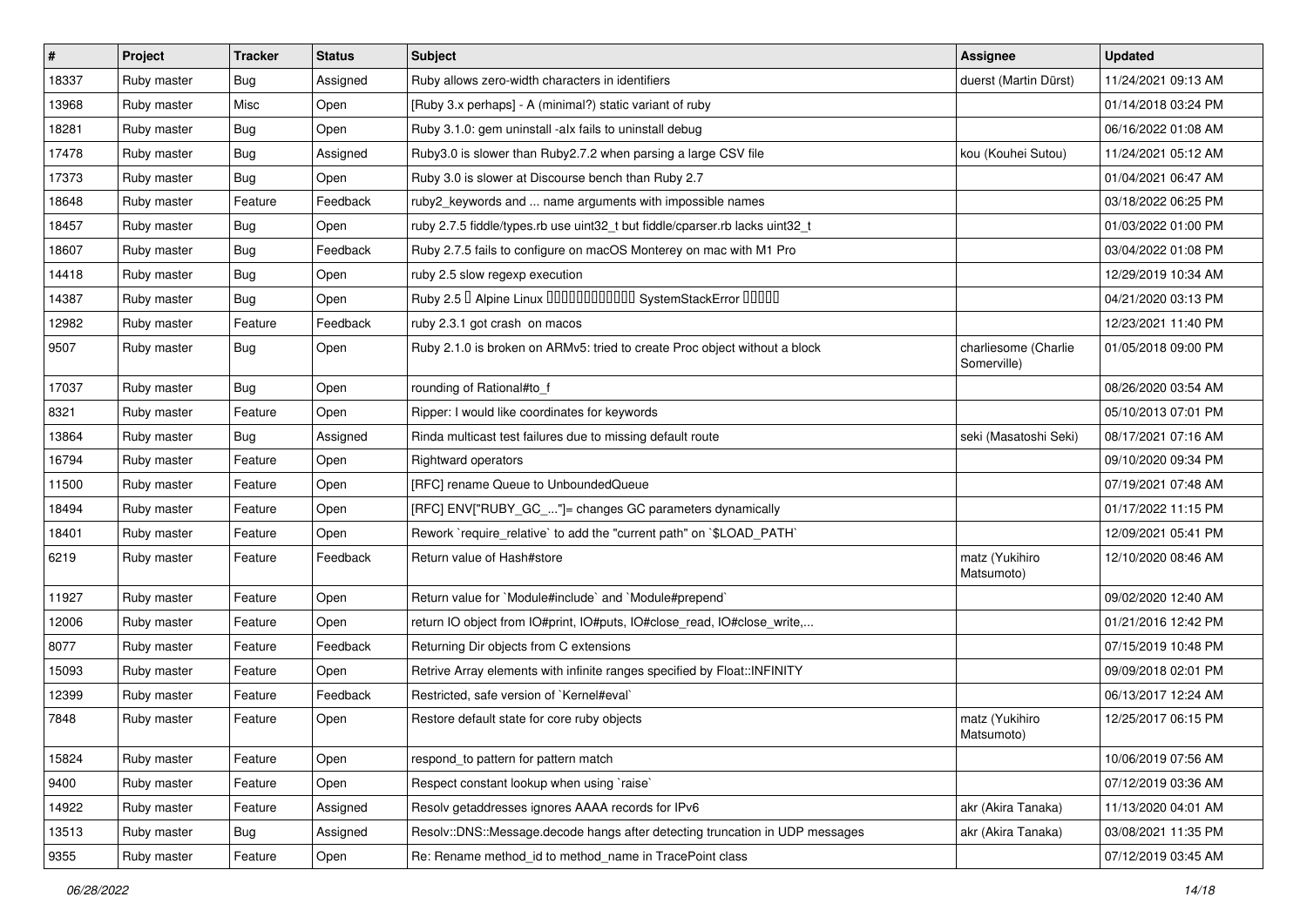| #     | Project     | <b>Tracker</b> | <b>Status</b> | Subject                                                                                                                                                             | Assignee                     | <b>Updated</b>      |
|-------|-------------|----------------|---------------|---------------------------------------------------------------------------------------------------------------------------------------------------------------------|------------------------------|---------------------|
| 16246 | Ruby master | Feature        | Open          | require with an optional block that is evaluated when requiring fails                                                                                               |                              | 10/09/2019 11:16 AM |
| 18355 | Ruby master | <b>Bug</b>     | Assigned      | require("pathname") within rack application chnages behaviors of Pathname methods, such as<br>absolute?(), when there are two versions of 'pathname' gem installed. | hsbt (Hiroshi SHIBATA)       | 11/30/2021 08:01 AM |
| 5643  | Ruby master | Feature        | Assigned      | require/load options and binding option                                                                                                                             | matz (Yukihiro<br>Matsumoto) | 12/25/2017 06:15 PM |
| 10320 | Ruby master | Feature        | Open          | require into module                                                                                                                                                 |                              | 06/10/2021 08:15 AM |
| 15993 | Ruby master | Bug            | Open          | 'require' doesn't work if there are Cyrillic chars in the path to Ruby dir                                                                                          |                              | 07/09/2021 04:08 PM |
| 18608 | Ruby master | Bug            | Open          | require': cannot load such file -- ripper (LoadError) after `make distclean`                                                                                        |                              | 05/27/2022 04:10 AM |
| 6792  | Ruby master | Feature        | Feedback      | request for easier system properties access                                                                                                                         |                              | 12/25/2017 06:15 PM |
| 6445  | Ruby master | Feature        | Assigned      | request for default length/position on string index                                                                                                                 | matz (Yukihiro<br>Matsumoto) | 12/25/2017 06:15 PM |
| 16895 | Ruby master | Misc           | Open          | Request for cooperation: Try your applications/libraries with master branch and debug options                                                                       |                              | 05/15/2020 11:51 PM |
| 11295 | Ruby master | Misc           | Open          | Request for comments about error messages                                                                                                                           |                              | 10/22/2015 09:12 AM |
| 15049 | Ruby master | Feature        | Feedback      | [Request] Easily access all keyword arguments within a method                                                                                                       |                              | 10/15/2018 05:36 PM |
| 16747 | Ruby master | Misc           | Assigned      | Repository reorganization request                                                                                                                                   | nobu (Nobuyoshi<br>Nakada)   | 05/22/2020 01:30 PM |
| 16818 | Ruby master | Feature        | Open          | Rename `Range#%` to `Range#/`                                                                                                                                       |                              | 05/07/2020 08:49 AM |
| 7384  | Ruby master | Feature        | Open          | Rename #each with object to #each with                                                                                                                              |                              | 12/25/2017 06:15 PM |
| 10287 | Ruby master | Feature        | Open          | rename COLON3 to COLON2_HEAD.                                                                                                                                       | matz (Yukihiro<br>Matsumoto) | 07/27/2021 09:34 AM |
| 17163 | Ruby master | Feature        | Open          | Rename `begin`                                                                                                                                                      |                              | 09/09/2020 03:04 AM |
| 18576 | Ruby master | Feature        | Open          | Rename `ASCII-8BIT` encoding to `BINARY`                                                                                                                            |                              | 03/17/2022 03:06 PM |
| 14465 | Ruby master | Feature        | Open          | rename/alias and then obsolete UDPSocket::send                                                                                                                      |                              | 12/23/2021 11:43 PM |
| 6265  | Ruby master | Feature        | Assigned      | Remove 'useless' 'concatenation' syntax                                                                                                                             | naruse (Yui NARUSE)          | 08/10/2016 02:36 AM |
| 13502 | Ruby master | Feature        | Open          | remove unused Array#to_s implementation                                                                                                                             |                              | 07/27/2021 11:41 AM |
| 14249 | Ruby master | Feature        | Open          | Remove str[match_str]                                                                                                                                               |                              | 05/19/2018 06:13 PM |
| 17944 | Ruby master | Feature        | Open          | Remove Socket.gethostbyaddr and Socket.gethostbyname                                                                                                                |                              | 06/10/2021 08:26 AM |
| 10541 | Ruby master | Misc           | Open          | Remove shorthand string interpolation syntax                                                                                                                        | matz (Yukihiro<br>Matsumoto) | 10/08/2015 05:44 PM |
| 7702  | Ruby master | Feature        | Open          | Remove Proc#binding                                                                                                                                                 | matz (Yukihiro<br>Matsumoto) | 07/15/2019 07:39 PM |
| 14605 | Ruby master | Feature        | Open          | Remove `original_iseq` from `rb_iseq_constant_body`                                                                                                                 |                              | 08/26/2019 07:31 PM |
| 16968 | Ruby master | Feature        | Open          | Remove `\$IGNORECASE` from English.rb                                                                                                                               |                              | 06/18/2020 04:34 AM |
| 6354  | Ruby master | Feature        | Assigned      | Remove escape (break/return/redo/next support) from class/module scope                                                                                              | matz (Yukihiro<br>Matsumoto) | 12/25/2017 06:15 PM |
| 17121 | Ruby master | Feature        | Open          | Remove ENV#index                                                                                                                                                    |                              | 08/13/2020 09:58 AM |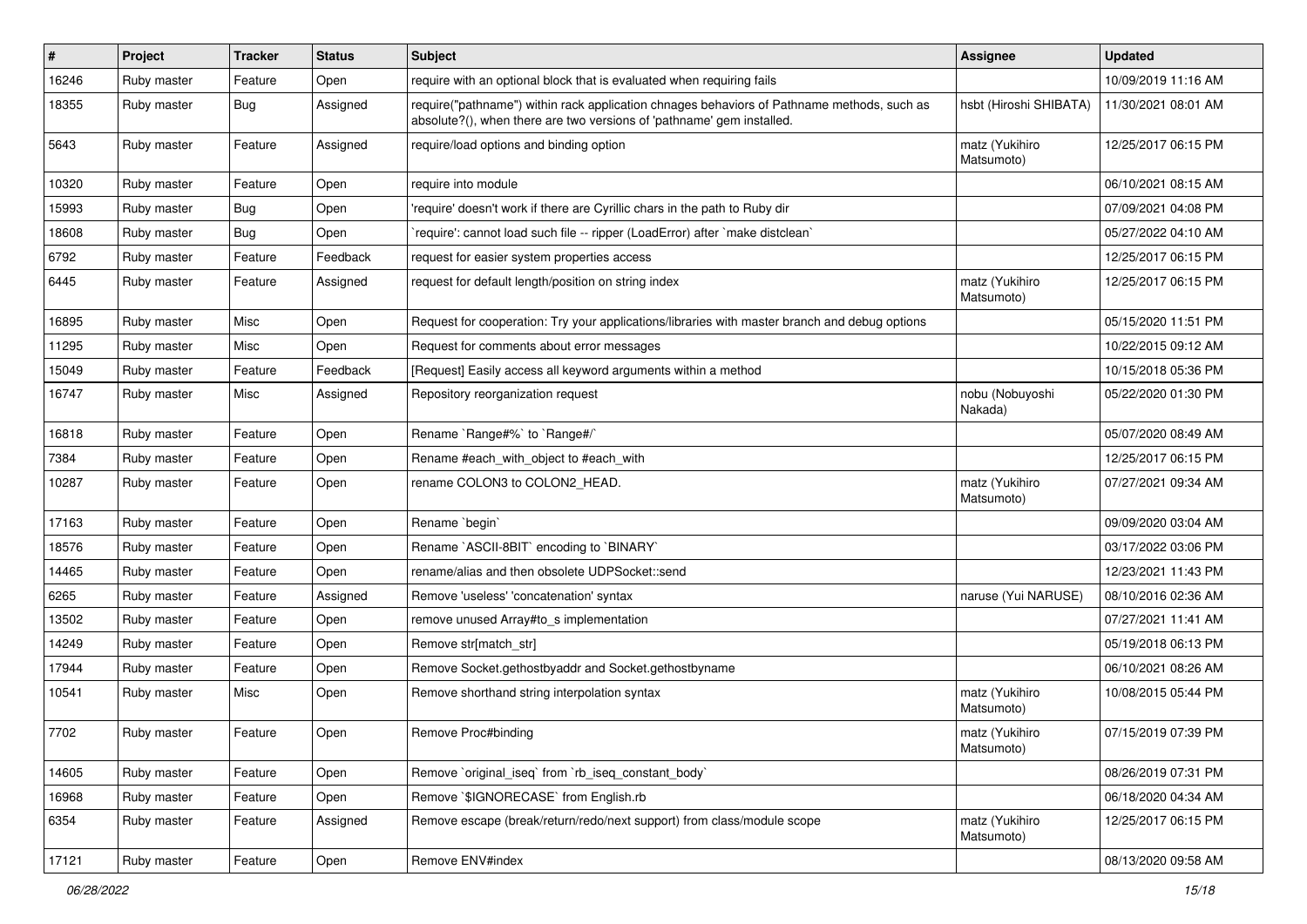| $\vert$ # | Project     | <b>Tracker</b> | <b>Status</b> | Subject                                                                                                               | <b>Assignee</b>              | <b>Updated</b>      |
|-----------|-------------|----------------|---------------|-----------------------------------------------------------------------------------------------------------------------|------------------------------|---------------------|
| 16963     | Ruby master | Feature        | Assigned      | Remove English.rb from Ruby 2.8/3.0                                                                                   | hsbt (Hiroshi SHIBATA)       | 06/19/2020 09:48 AM |
| 18571     | Ruby master | Feature        | Assigned      | Removed the bundled sources from release package after Ruby 3.2                                                       | hsbt (Hiroshi SHIBATA)       | 03/28/2022 06:23 AM |
| 10548     | Ruby master | Feature        | Open          | remove callcc (Callcc is now going obsoleted. Please use Fiber.)                                                      |                              | 04/18/2022 09:07 AM |
| 17099     | Ruby master | Feature        | Open          | Remove boolean argument and warning from Module#attr                                                                  |                              | 12/18/2020 04:15 AM |
| 18371     | Ruby master | Misc           | Assigned      | Release branches (release information in general)                                                                     | naruse (Yui NARUSE)          | 03/23/2022 10:32 PM |
| 15445     | Ruby master | Feature        | Open          | Reject '.123' in Float() method                                                                                       | matz (Yukihiro<br>Matsumoto) | 01/10/2019 07:59 AM |
| 18751     | Ruby master | <b>Bug</b>     | Open          | Regression on master for Method#== when comparing public with private method                                          |                              | 05/18/2022 01:27 AM |
| 16776     | Ruby master | Bug            | Assigned      | Regression in coverage library                                                                                        | ko1 (Koichi Sasada)          | 11/24/2021 07:26 AM |
| 13671     | Ruby master | <b>Bug</b>     | Assigned      | Regexp with lookbehind and case-insensitivity raises RegexpError only on strings with certain<br>characters           | duerst (Martin Dürst)        | 11/30/2021 04:42 AM |
| 8444      | Ruby master | <b>Bug</b>     | Open          | Regexp vars $\frac{6}{5}$ and friends are not thread local                                                            | ko1 (Koichi Sasada)          | 07/30/2019 07:38 AM |
| 18009     | Ruby master | Bug            | Open          | Regexps \w and \W with /i option and /u option produce inconsistent results under nested negation<br>and intersection |                              | 06/28/2021 09:09 AM |
| 18686     | Ruby master | Bug            | Open          | Regexp supporting unexpected age properties in Ruby < 3.2                                                             |                              | 04/08/2022 06:52 PM |
| 3388      | Ruby master | Feature        | Feedback      | regexp support for start with? and end with?                                                                          | naruse (Yui NARUSE)          | 12/25/2017 06:02 PM |
| 9253      | Ruby master | Feature        | Open          | Regexp named match and case statement                                                                                 |                              | 01/05/2018 09:00 PM |
| 16145     | Ruby master | Bug            | Open          | regexp match error if mixing /i, character classes, and utf8                                                          |                              | 09/06/2019 05:52 AM |
| 14364     | Ruby master | <b>Bug</b>     | Open          | Regexp last match variable in procs                                                                                   |                              | 09/14/2018 05:28 AM |
| 14838     | Ruby master | <b>Bug</b>     | Open          | RegexpError with double "s" in look-behind assertion in case-insensitive unicode regexp                               |                              | 06/09/2018 04:04 PM |
| 12034     | Ruby master | Feature        | Open          | RegExp does not respect file encoding directive                                                                       |                              | 02/13/2016 06:41 PM |
| 14669     | Ruby master | Feature        | Open          | Regexp does not expose the amount of capture groups.                                                                  |                              | 04/08/2018 11:11 AM |
| 17036     | Ruby master | Feature        | Open          | Regexp deconstruction keys to allow pattern matching                                                                  |                              | 07/19/2020 02:45 PM |
| 12700     | Ruby master | Feature        | Open          | regexg heredoc support                                                                                                |                              | 11/24/2017 12:53 AM |
| 17156     | Ruby master | Feature        | Open          | Refinements per directory tree                                                                                        |                              | 12/07/2020 05:19 AM |
| 11704     | Ruby master | Bug            | Assigned      | Refinements only get "used" once in loop                                                                              | matz (Yukihiro<br>Matsumoto) | 04/14/2016 02:45 AM |
| 13129     | Ruby master | Feature        | Assigned      | Refinements cannot refine method_missing and respond_to_missing?                                                      | matz (Yukihiro<br>Matsumoto) | 07/03/2021 10:45 PM |
| 9704      | Ruby master | Feature        | Open          | Refinements as files instead of modules                                                                               | matz (Yukihiro<br>Matsumoto) | 10/11/2016 06:36 PM |
| 14083     | Ruby master | <b>Bug</b>     | Open          | Refinement in block calling incorrect method                                                                          |                              | 11/05/2017 07:36 PM |
| 18799     | Ruby master | <b>Bug</b>     | Open          | Refinement#import methods vs attr reader                                                                              |                              | 05/25/2022 06:50 AM |
| 15428     | Ruby master | <b>Bug</b>     | Open          | Refactor Proc#>> and #<<                                                                                              |                              | 08/20/2021 06:31 PM |
| 15802     | Ruby master | Misc           | Open          | Reduce the minimum string buffer size from 127 to 63 bytes                                                            | ko1 (Koichi Sasada)          | 07/30/2019 04:04 AM |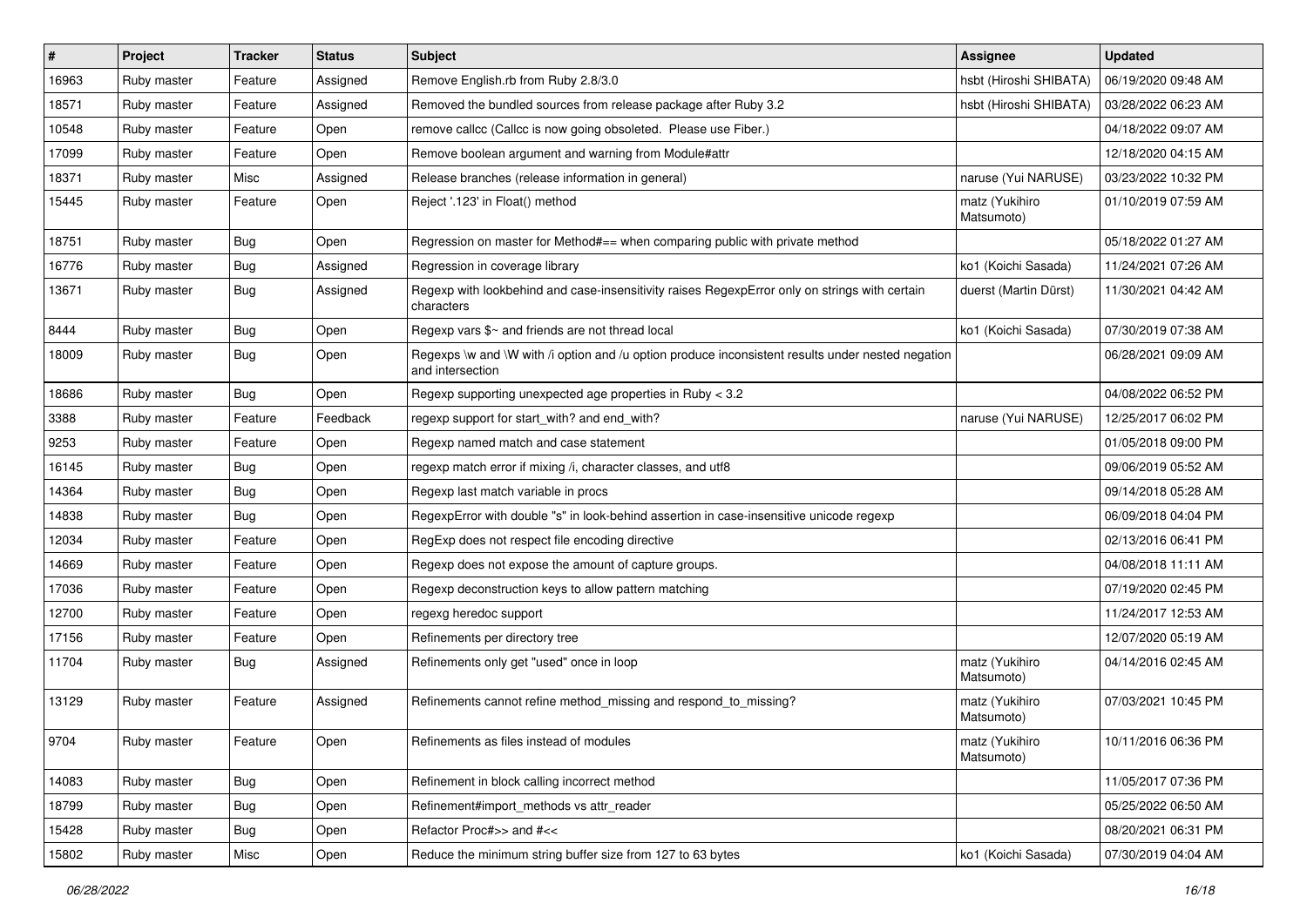| $\sharp$ | Project     | <b>Tracker</b> | <b>Status</b> | <b>Subject</b>                                                                                                         | Assignee                              | <b>Updated</b>      |
|----------|-------------|----------------|---------------|------------------------------------------------------------------------------------------------------------------------|---------------------------------------|---------------------|
| 17376    | Ruby master | Misc           | Assigned      | Reduce number of GitHub Actions                                                                                        | shyouhei (Shyouhei<br>Urabe)          | 12/10/2020 11:50 AM |
| 16773    | Ruby master | Feature        | Open          | Reduce allocations in net/http                                                                                         |                                       | 04/10/2020 11:36 AM |
| 15527    | Ruby master | Feature        | Open          | Redesign of timezone object requirements                                                                               |                                       | 02/02/2019 11:15 AM |
| 1644     | Ruby master | Feature        | Assigned      | recv on inherited socket wrapped in TCPSocket does not read data, on Windows                                           | cruby-windows                         | 12/10/2020 08:45 AM |
| 15723    | Ruby master | Misc           | Feedback      | Reconsider numbered parameters                                                                                         | matz (Yukihiro<br>Matsumoto)          | 10/03/2019 07:16 PM |
| 7488     | Ruby master | Feature        | Assigned      | Receiving object_id in object creation probes                                                                          | tenderlovemaking<br>(Aaron Patterson) | 12/25/2017 06:15 PM |
| 14125    | Ruby master | Feature        | Open          | Readline Module (STDLIB): Add support for ^O emacs keybinding?                                                         |                                       | 08/25/2019 08:48 PM |
| 7859     | Ruby master | Bug            | Assigned      | Readline: Incorrect arrow key behavior in vi_editing_mode insert mode with Readline 6.2                                | kouji (Kouji Takao)                   | 12/25/2017 06:15 PM |
| 6047     | Ruby master | Feature        | Assigned      | read_all: Grow buffer exponentially in generic case                                                                    |                                       | 09/13/2015 03:19 AM |
| 18456    | Ruby master | Bug            | Open          | rdoc non-determinism: module includes can be added once or twice to generated .ri                                      |                                       | 01/01/2022 11:16 PM |
| 16373    | Ruby master | Feature        | Open          | RDoc for some of the Kernel methods cannot be found in Kernel module                                                   |                                       | 05/29/2020 09:29 PM |
| 17053    | Ruby master | Misc           | Open          | RDoc for Hash Keys                                                                                                     |                                       | 07/28/2020 01:21 AM |
| 18472    | Ruby master | Bug            | Open          | rb w32 map errno is not found on Ruby-3.1.0                                                                            |                                       | 01/13/2022 09:59 AM |
| 18492    | Ruby master | Bug            | Open          | 'rb_rescue2' inside 'rb_protect' segfaults on Windows                                                                  |                                       | 01/14/2022 03:17 PM |
| 12731    | Ruby master | Feature        | Open          | rb_path_to_class should call custom const_defined? methods (take 2)                                                    |                                       | 07/25/2019 06:13 PM |
| 18257    | Ruby master | Bug            | Open          | rb_mRubyVMFrozenCore is broken by GC run                                                                               |                                       | 02/10/2022 12:36 PM |
| 6769     | Ruby master | Feature        | Assigned      | rbinstall.rb: install both src and batch files separetely                                                              | nobu (Nobuyoshi<br>Nakada)            | 10/30/2015 12:38 PM |
| 16742    | Ruby master | Feature        | Open          | RbConfig.windows? and RbConfig.host_os                                                                                 |                                       | 04/11/2020 02:00 PM |
| 18785    | Ruby master | Bug            | Feedback      | RbConfig::MAKEFILE_CONFIG["warnflags"] contains "-Wno-cast-function-type" which is not<br>compatible with clang 13.0.0 |                                       | 05/25/2022 06:39 PM |
| 18473    | Ruby master | Bug            | Open          | Raw data in Socket:: Option#inspect on Amazon Linux 2                                                                  |                                       | 01/11/2022 02:13 PM |
| 10332    | Ruby master | Feature        | Open          | Rational literal for mixed fractions                                                                                   |                                       | 10/06/2014 02:55 PM |
| 18430    | Ruby master | Bug            | Feedback      | Raspberry Pi 3.0.3 Compile Issue                                                                                       |                                       | 12/28/2021 12:46 AM |
| 7580     | Ruby master | Feature        | Assigned      | Range translation                                                                                                      | matz (Yukihiro<br>Matsumoto)          | 06/11/2018 09:51 AM |
| 18368    | Ruby master | Feature        | Open          | Range#step semantics for non-Numeric ranges                                                                            |                                       | 02/02/2022 03:42 PM |
| 17924    | Ruby master | Feature        | Open          | Range#infinite?                                                                                                        |                                       | 07/08/2021 11:58 PM |
| 18580    | Ruby master | <b>Bug</b>     | Open          | Range#include? inconsistency for beginless String ranges                                                               |                                       | 03/09/2022 10:22 PM |
| 6317     | Ruby master | Feature        | Assigned      |                                                                                                                        | matz (Yukihiro<br>Matsumoto)          | 12/25/2017 06:15 PM |
| 18463    | Ruby master | Feature        | Open          | Random number generation with xoshiro                                                                                  |                                       | 02/13/2022 09:12 AM |